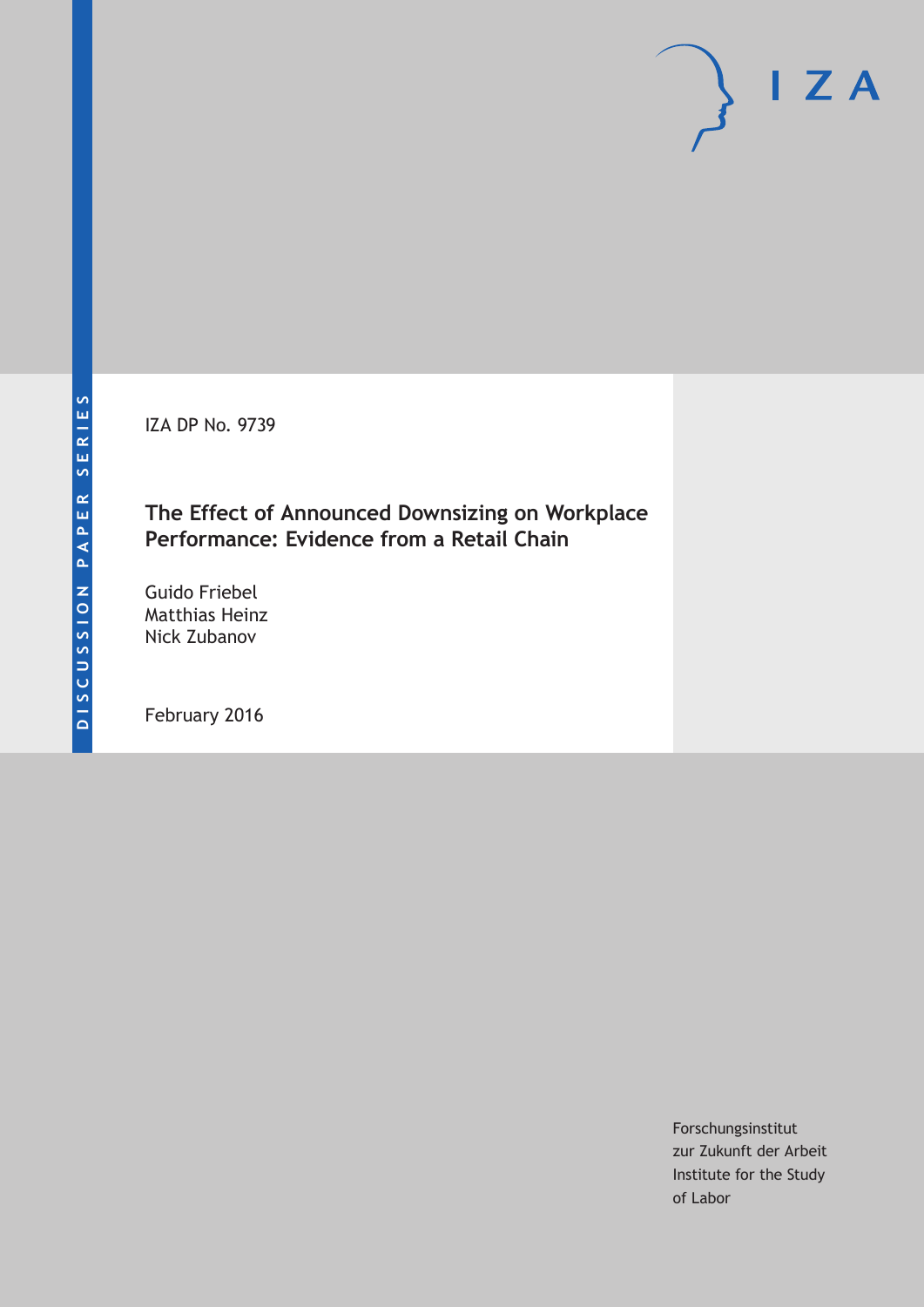# **The Effect of Announced Downsizing on Workplace Performance: Evidence from a Retail Chain**

## **Guido Friebel**

*Goethe University Frankfurt and IZA* 

## **Matthias Heinz**

*University of Cologne* 

## **Nick Zubanov**

*Goethe University Frankfurt and IZA*

Discussion Paper No. 9739 February 2016

IZA

P.O. Box 7240 53072 Bonn Germany

Phone: +49-228-3894-0 Fax: +49-228-3894-180 E-mail: iza@iza.org

Any opinions expressed here are those of the author(s) and not those of IZA. Research published in this series may include views on policy, but the institute itself takes no institutional policy positions. The IZA research network is committed to the IZA Guiding Principles of Research Integrity.

The Institute for the Study of Labor (IZA) in Bonn is a local and virtual international research center and a place of communication between science, politics and business. IZA is an independent nonprofit organization supported by Deutsche Post Foundation. The center is associated with the University of Bonn and offers a stimulating research environment through its international network, workshops and conferences, data service, project support, research visits and doctoral program. IZA engages in (i) original and internationally competitive research in all fields of labor economics, (ii) development of policy concepts, and (iii) dissemination of research results and concepts to the interested public.

IZA Discussion Papers often represent preliminary work and are circulated to encourage discussion. Citation of such a paper should account for its provisional character. A revised version may be available directly from the author.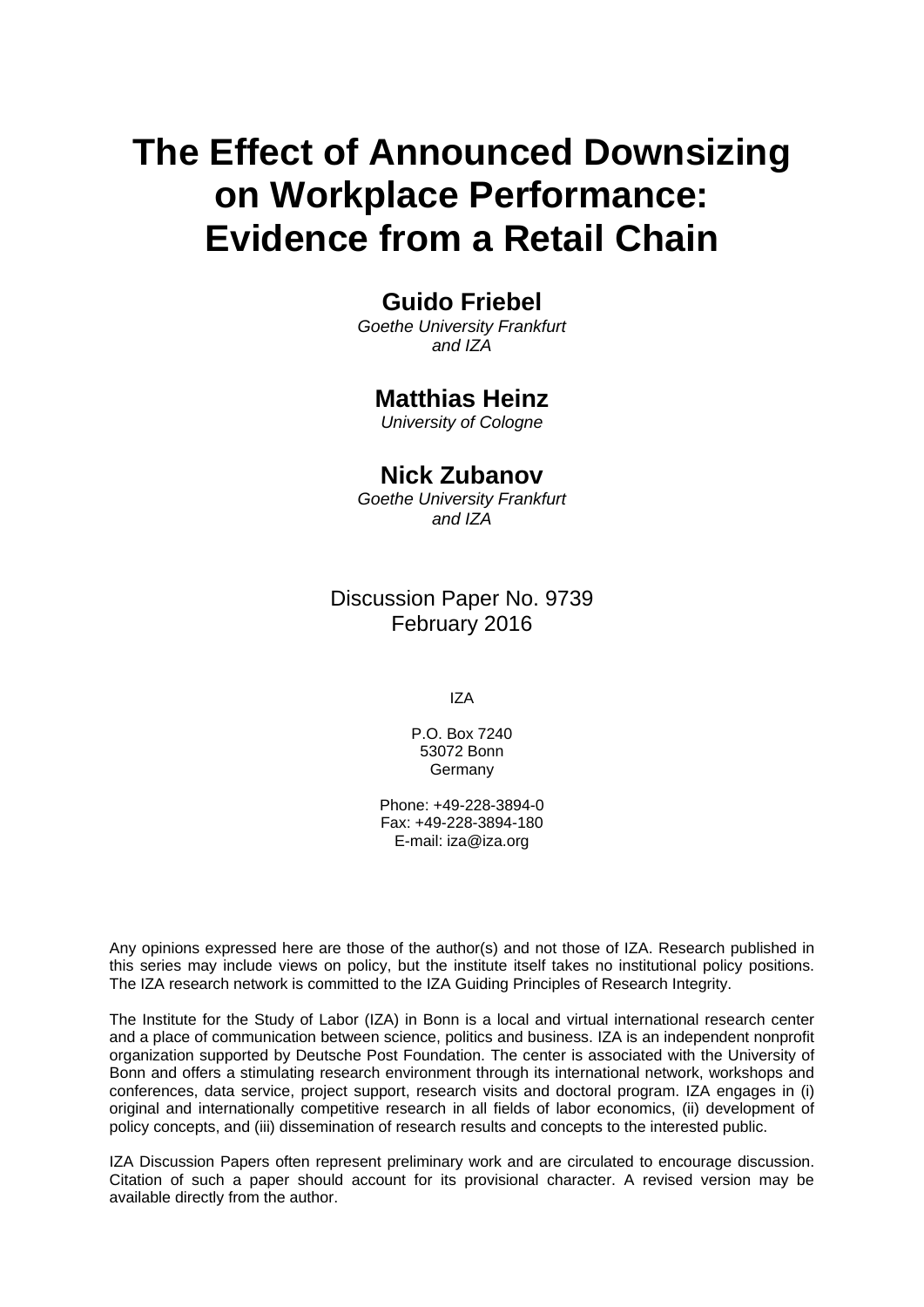IZA Discussion Paper No. 9739 February 2016

## **ABSTRACT**

## **The Effect of Announced Downsizing on Workplace Performance: Evidence from a Retail Chain**

We estimate the effect of downsizing announcement on workplace performance using data from a German bakery chain of 193 shops. Faced with intensified competition, the firm decided to sell or close down 57 of its worst performing shops. We identify the effect of downsizing from a plausibly exogenous variation in the timing of the sale or closure announcement in the individual shops. We find that the announcements of the shop being sold to a new owner and being closed down reduce sales by six and 21 percent, respectively. The negative effect of downsizing increases with the share of workers with a permanent contract, even though permanent workers faced a much lower unemployment risk. We relate our findings to the literatures on downsizing and psychological contract.

JEL Classification: M12, M54

Keywords: downsizing, psychological contract, retail, teams, statistical analysis

Corresponding author:

Nick Zubanov Goethe University Frankfurt Faculty of Economics and Business Administration Theodor-W.-Adorno-Platz 4 60629 Frankfurt am Main Germany E-mail: zubanov@econ.uni-frankfurt.de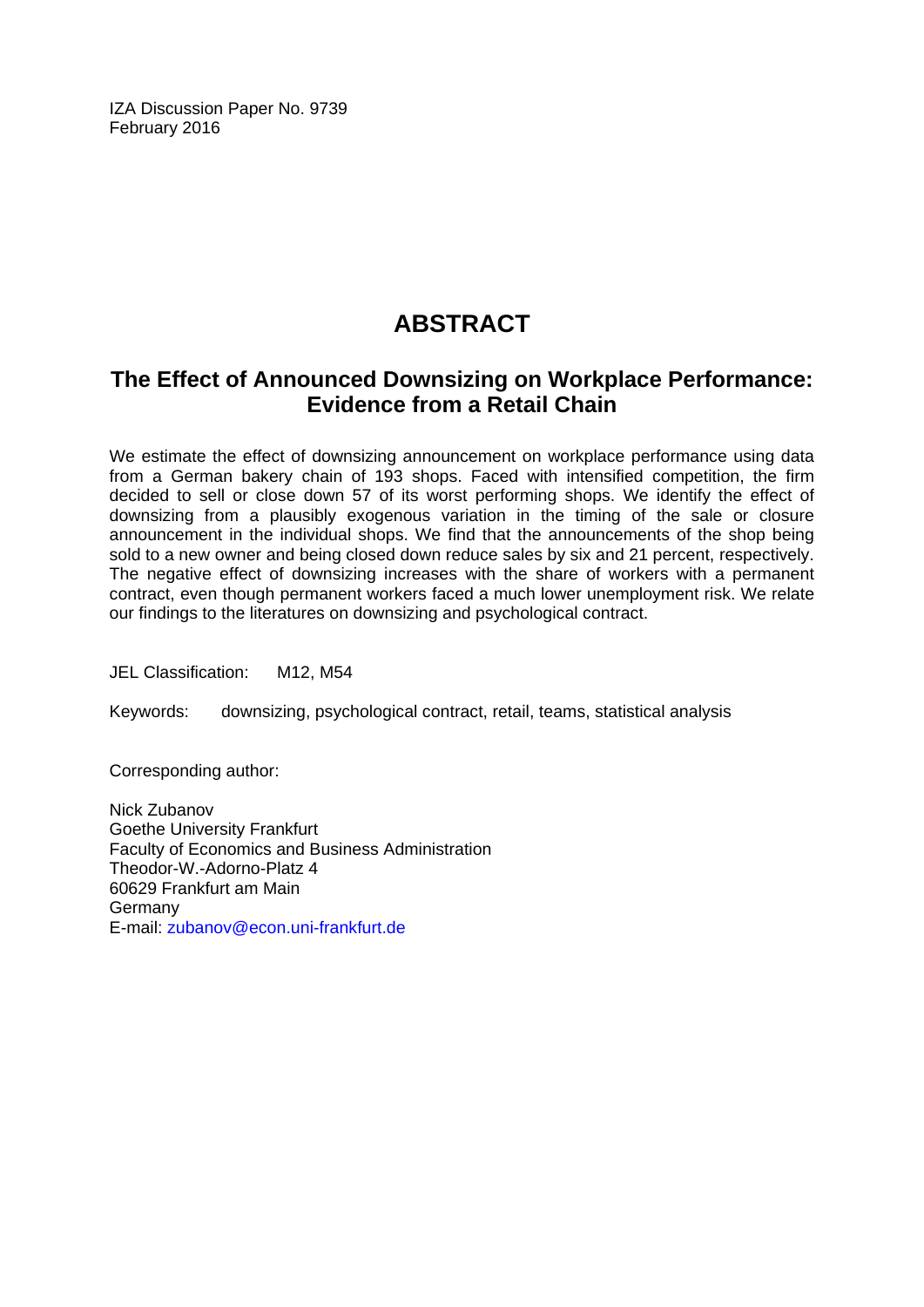Downsizing, *"a planned set of organizational policies and practices aimed at workforce reduction with the goal of improving firm performance"* (Datta *et al*., 2010, p. 282), occurs all the time, attracting much public attention. For example, in Germany, where our study firm is based, at least one large firm announces cuts of more than 800 jobs on each third working day of the year (Friebel and Heinz, 2014). It is often a painful experience for workers. Indeed, most of the literature on the effects of downsizing on individual outcomes (attitudes, perceptions, workplace behaviors) finds negative effects for both victims and survivors (Luthans and Sommer, 1999; Allen *et al*., 2001; Brockner *et al*., 2004; Gilson *et al*., 2004; Travaglione and Cross, 2006; Trevor and Nyberg, 2008). Yet, the research findings on its firm-wide consequences (sales, productivity, financial indicators) are more equivocal, with some studies finding a negative link between downsizing and subsequent firm performance (De Meuse *et al*., 1994, 2004; Guthrie and Datta, 2008; Goesaert *et al*., forthcoming) and others positive (Espahbodi *et al*., 2000; Wayhan and Werner, 2000; Baumol *et al*., 2003; Siegel and Simons, 2010).

 In their survey of the downsizing literature, Datta *et al*. (2010) discuss several reasons for the differences in the firm-wide effects of downsizing, among which are differences in the definitions of downsizing (self-reported vs. press announcements vs. employment drop beyond a certain threshold); in the theoretical approaches to modelling its effect (the direct vs. mediated effect); in the statistical method to estimate it (causality vs. association); and in the context in which downsizing takes place. Focussing on the context, downsizing is found to have a more positive (less negative) effect on performance when i) there is organizational slack, ii) downsizing is done proactively rather than in response to a performance dip (Love and Nohria, 2005), iii) downsizing is coupled with organizational redesign (Friebel *et al*., 2014), iv) downsizing is perceived as being forced upon the firm by external contingencies rather than initiated internally (Drzensky and Heinz, forthcoming), and v) certain HR inputs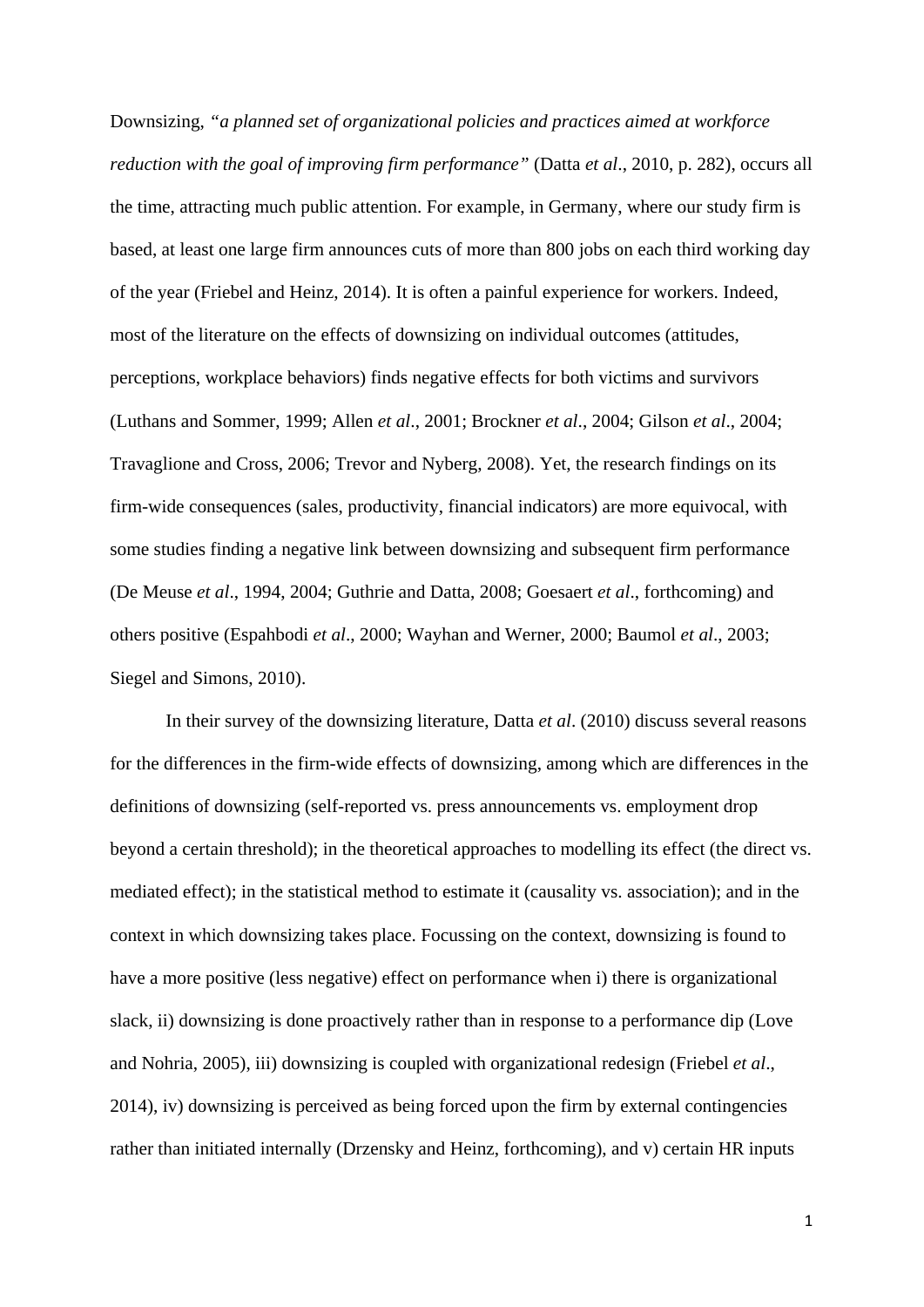are in place, such as supervisor support and distributive justice (Brockner *et al*., 2004; Spreitzer and Mishra, 2002), adequate communication and benefits provision (Chadwick *et al.*, 2004), and high-involvement work practices (Zatzick and Iverson, 2006).<sup>1</sup>

 This paper addresses the importance of context by examining the role of unwritten social norms and obligations between the workers and the firm as well as within a worker team, collectively referred to as "psychological contract" (Levinson *et al*., 1962; Rousseau, 1989), in shaping the performance effects of downsizing. The breach of psychological contract has been recognized as one of the reasons why downsizing negatively affects individual worker performance (Robinson, 1996; De Meuse *et al*., 2004); however, little is known about firm-wide effects of downsizing that occur through the violation of *different* psychological contracts.

 Using unique data from a German retail chain undergoing major restructuring, we estimate the effect of downsizing announcements on current sales in the two contexts: i) store closure and ii) store sale to another firm. In terms of psychological contract violation, store sale versus closure are two different downsizing contexts indeed, because different psychological contracts are terminated when a store is to be closed and when it is to be sold. When a store is to be sold to another firm, the workers change their employer but probably keep their job in the same shop (layoffs by new owners are unlikely, see the study context section) and hence their team. Thus, while the psychological contract between the firm and the workers in a sold shop is disrupted, the one within the worker team in that shop is preserved. When a store is to be closed down, however, the workers are either relocated to other stores within our study firm or lose their jobs. Thus, in addition to the psychological contract between the firm and the workers being terminated, the one within the worker team is

<sup>&</sup>lt;sup>1</sup> To be precise, the finding in Zatzick and Iverson (2006) is that the consequences of downsizing are worse in workplaces with a greater use of high-involvement work practices (HIWP) (team-based learning and incentives, information exchange); at the same time, firms that continue supporting their HIWP during downsizing suffer less.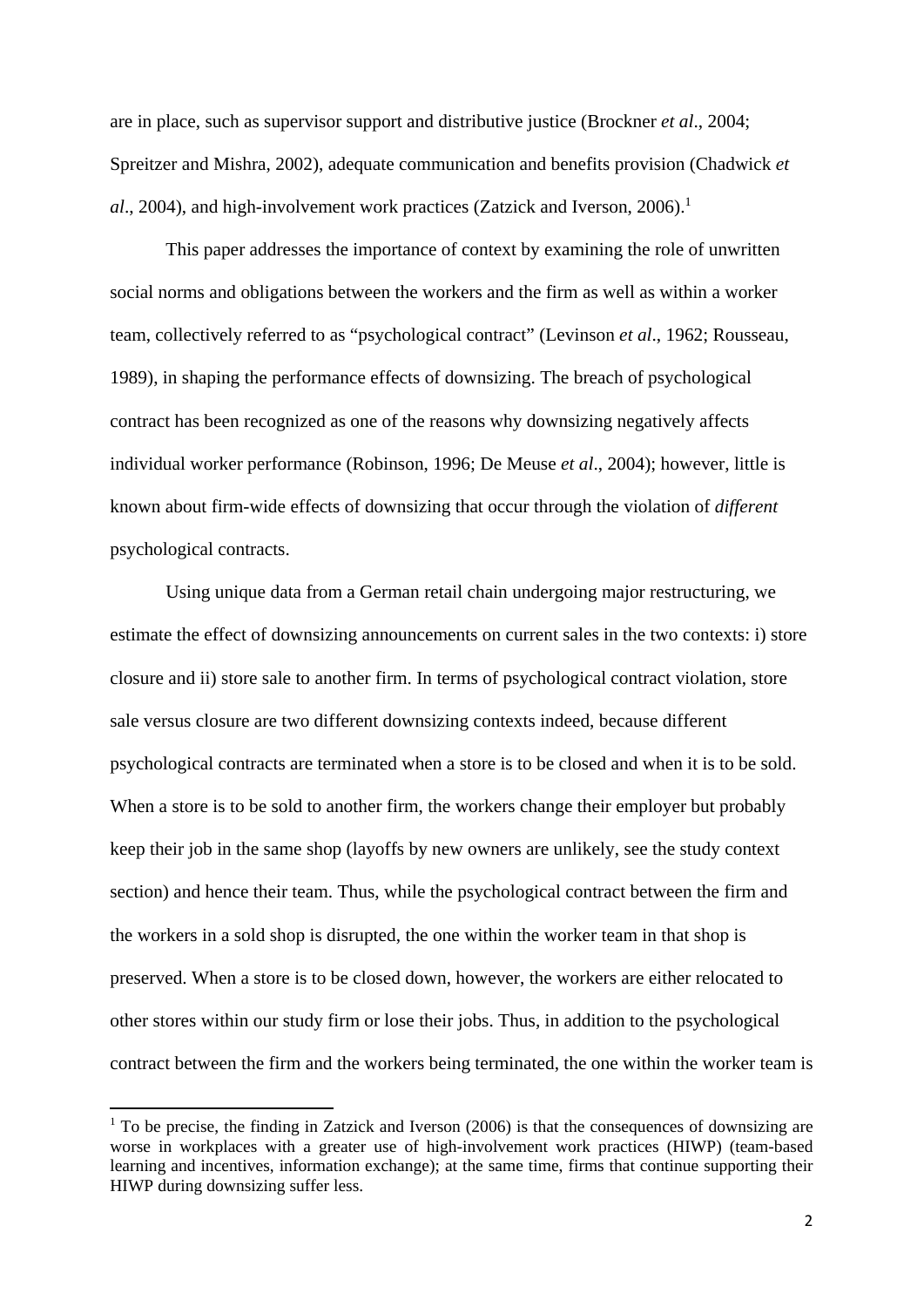discontinued as well. Moreover, the heightened risk of unemployment faced by the workers in a store to be closed may have an additional effect on performance. Summing up, the announced downsizing would have a negative effect on current sales, and this effect would be stronger in the stores to be closed than in the stores to be sold.

 In what follows, we develop the above intuition into testable hypotheses which we build based on the existing literature and our study firm's specific circumstances. We then explain how we use the particulars of the restructuring procedure in our study firm to identify the impact of downsizing on store sales from the variation in the timing of downsizing announcements. We present our empirical results and discuss them in connection to our study hypotheses and the existing literature. Finally, we summarize our contributions to the literature on downsizing, outline the implications of our results to management practice, list the limitations of our study known to us, and conclude.

#### **LITERATURE REVIEW**

In this section, we build on Datta *et al*.'s (2010) and Datta and Basuil's (2015) surveys of downsizing literature to place psychological contract within the downsizing literature and identify research gaps that we can cover.

#### **Individual and firm-wide consequences of downsizing**

The literature finds a negative effect of downsizing on individual workers' attitudes (job satisfaction, commitment, involvement, motivation), perceptions (supervisor support, justice), workplace behaviors (turnover and absenteeism), and individual work performance. Starting with attitudes and perceptions, downsizing was found to be negatively linked to survivors' job involvement, commitment and satisfaction (Luthans and Sommer, 1999; Allen *et al*., 2001; Brockner *et al*., 2004; Gilson *et al*., 2004). Downsizing was also found to negatively affect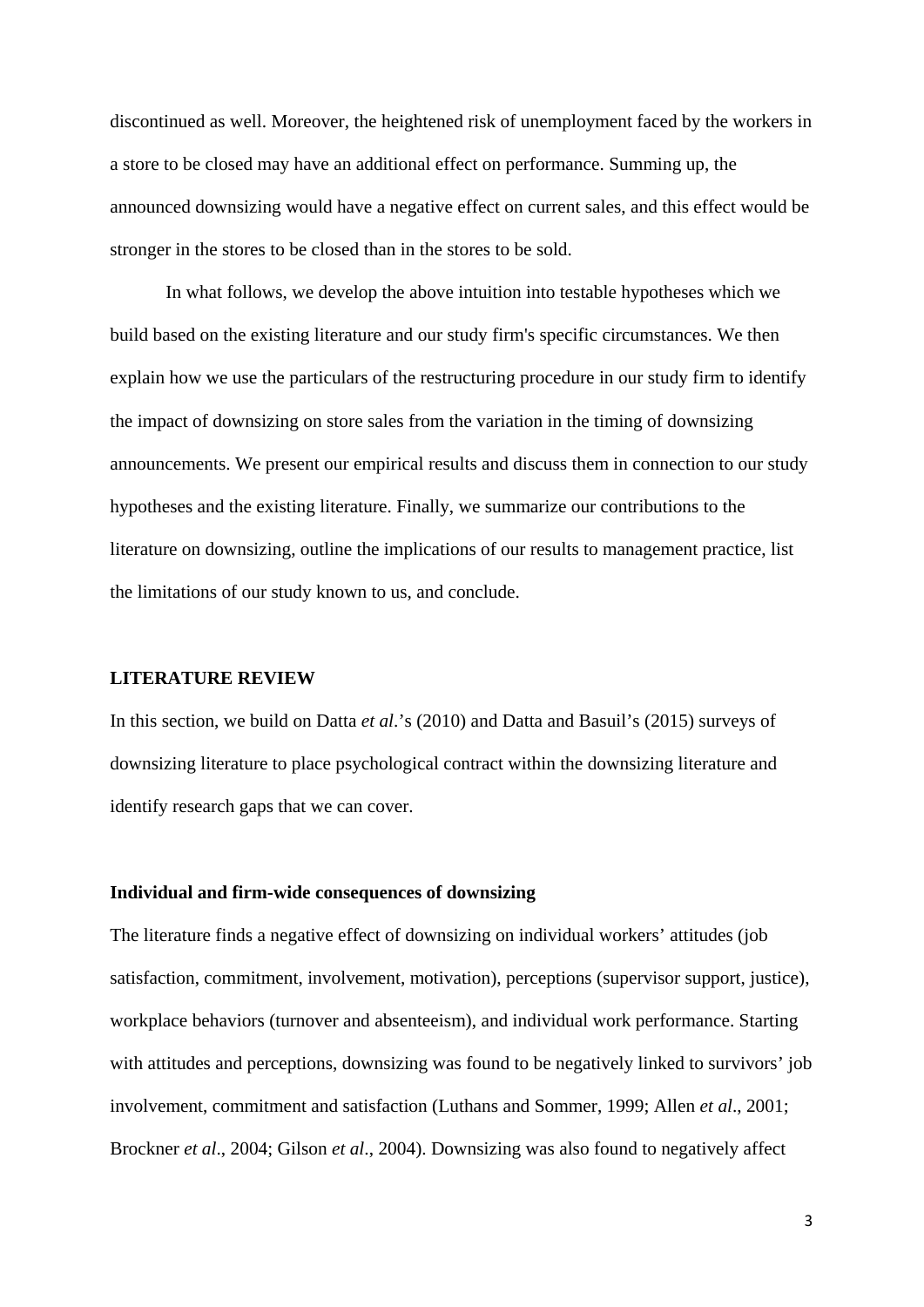perceived supervisor support (Amabile and Conti, 1999; Luthans and Sommer, 1999) and to increase the likelihood of conflict in the workplace (Gilson *et al*., 2004).

 Among the workplace behaviours affected by downsizing, turnover intentions and absenteeism are most frequently studied. Trevor and Nyberg (2008) found a positive correlation between voluntary turnover and layoffs through downsizing on the sample of "employee friendly companies", which was mitigated by higher organizational commitment. Travaglione and Cross (2006) found an increase in survivor absenteeism followed by a downsizing, but no effect of downsizing on turnover intentions.

 Turning to individual work performance, negative correlations are found between downsizing and creativity (Amabile and Conti, 1999), willingness to provide effort (Brockner *et al*., 1992; Brockner *et al*., 1993; Brandes *et al*., 2008), and general self-reported job performance (Armstrong-Strassen and Schlosser, 2008). A related literature investigates the consequences of downsizing for individual effort through experiments in which groups of participants perform real-effort tasks before and after one of the group members is removed (this proxies the downsizing event). Examples include Brockner *et al*. (1987), who find a negative effect of downsizing on survivors' task performance, and Drzensky and Heinz (forthcoming), who also find a negative effect, but only when the decision to downsize is made by the group leader rather than the experimenter.

 With downsizing negatively affecting a wide range of individual outcomes, one might expect the same effect on firm-wide outcomes. However, firm-wide effects of downsizing are much less uniform. For instance, among the more recent studies measuring the effect of downsizing on firm financial performance (sales, labor and total factor productivity, return on assets) positive effects are reported in Espahbodi *et al*. (2000), Wayhan and Werner (2000) and Baumol *et al*. (2003) on the samples of large firms in U.S. that publicly announced workforce reductions; in Yu and Park (2006) and Siegel and Simmons (2010) on a broader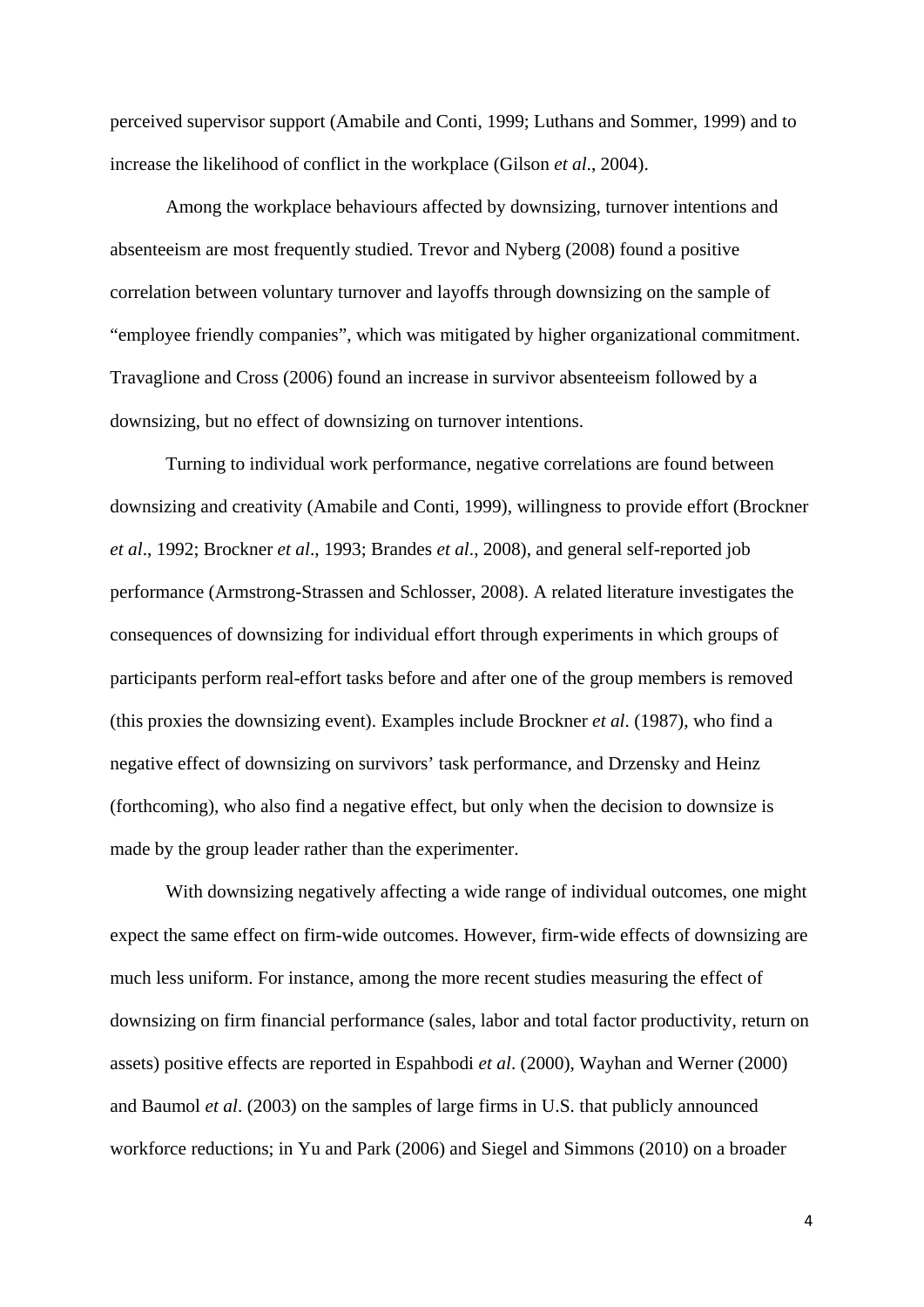samples of South Korean and Swedish firms; in Atanassov and Kim (2009) on a still broader sample of about 25,000 firms in 41 countries; and in Friebel *et al*. (2014) on the performance data from U.S. railroad operators. At the same time, downsizing was found to negatively affect organizational performance in De Meuse *et al*. (1994, 2004) who measured profit margins and return on assets in the Fortune 100 firms that did and did not lay off workers; in Guthrie and Datta (2008) who compared return on assets in the downsized vs. non-downsized U.S. firms; and in Goesaert *et al*. (forthcoming) who looked at the effect of downsizing on productivity in 500 largest German firms. Much of the research, including ours, estimate the immediate effect of downsizing; but the few studies looking at medium- to long-term effects of downsizing still disagree. In the years after downsizing, improvement in firm performance is found in Cascio *et al*., (1997), and recovery (but not improvement) in Cascio and Young (2003), De Meuse *et al*. (2004) and Goesaert *et al*. (forthcoming).

#### **The importance of downsizing context**

Several reasons have been proposed for the differences in the firm-wide effects of downsizing (Datta *et al*., 2010, pp. 337–340), among which are differences in the definitions, theories and empirical frameworks, as well as in the context in which downsizing occurs. The differences in downsizing context, on which we focus here, are important because the firm-wide effect of downsizing reflects the balance between the gains in operational efficiency and the losses in worker morale. Contextual factors affect one or both parts of this balance. For instance, downsizing done to reduce slack would bring more efficiency gains than when it is done in already lean organizations responding to a worsening in the market conditions (Love and Nohria, 2005). Similarly, the gains from downsizing coupled with a broader firm restructuring are larger than the gains from downsizing alone (Friebel *et al*., 2014).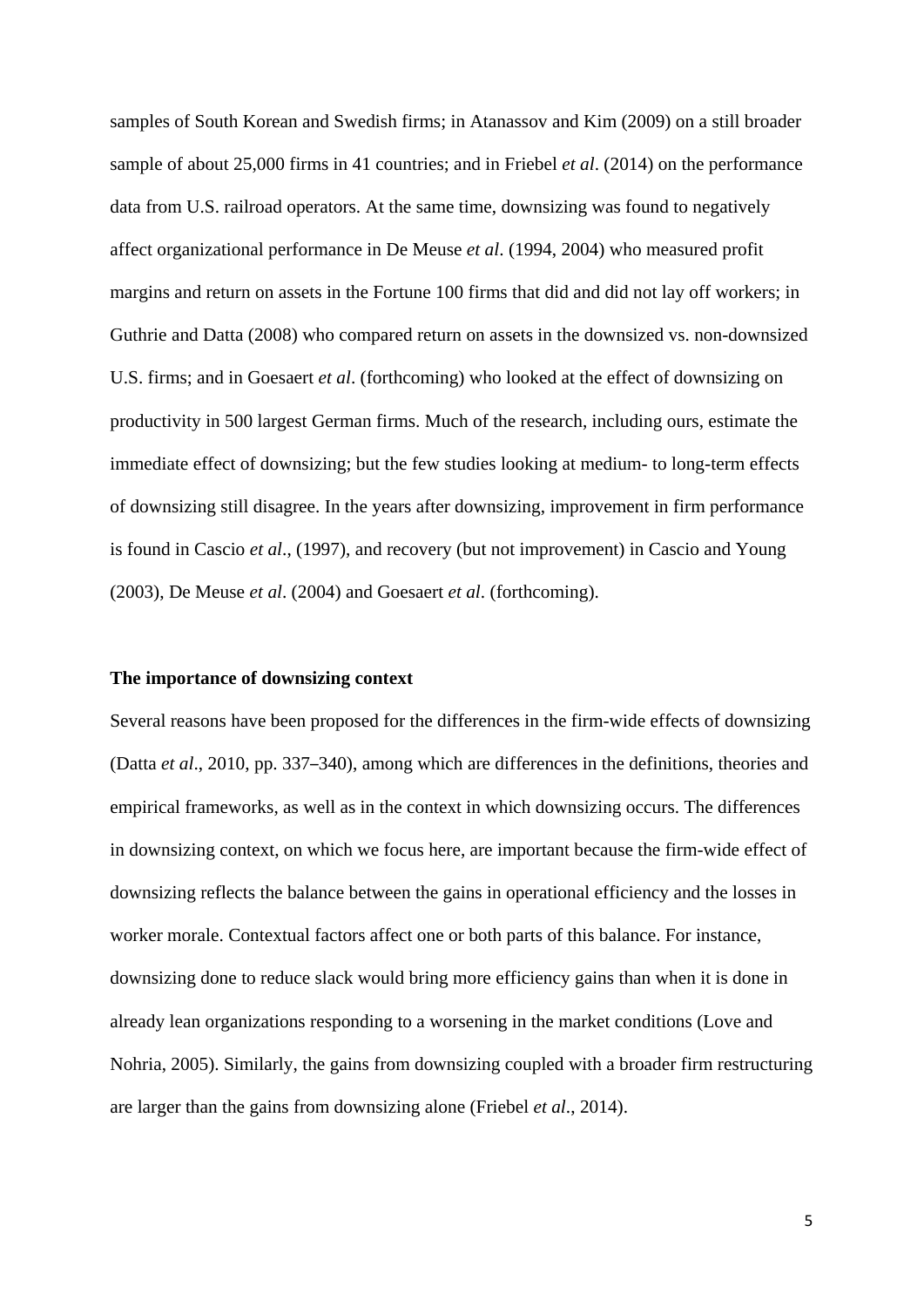Holding the efficiency gains constant and turning to worker morale, downsizing is found to be less detrimental when support is available throughout the process and justice perceptions are sufficiently high (Brockner *et al*., 2004, Chadwick *et al*., 2004), and when the firm managers can distance themselves from the decision to downsize. The latter finding is reported in Drzensky and Heinz (forthcoming) who set up a lab experiment in which "employees" did a real-effort task in groups headed by an "employer" who would benefit from their effort. In the treatment condition, employers would receive extra money for dismissing one randomly picked employee in their group if they chose to do so (half of the employers did). In the control condition, employers had no such choice: the decision to dismiss or keep an employee was made by the experimenters at random. While the "surviving" employees' effort in the control condition was unaffected by the dismissal of their group mates, those in the treatment groups reduced their effort by 43 percent as compared to their baseline performance.

#### **Downsizing and psychological contract**

Why would effort reduction differ depending on the manager's involvement in the decision to downsize? Drzensky and Heinz (forthcoming) argue that the employees in the treatment condition of their experiment interpreted the employer's decision as a signal of the employer's type<sup>2</sup>: "selfish", if the employer decides to dismiss an employee, or "altruistic", if not. The employer's type, revealed through his decision, carries information about the obligations that she or he is prepared to take as part of the informal employer-employee relationship. The employees' effort response varies according to these perceived obligations.

 The presumed mutuality of obligations in the employer-employee relationship is captured in the concept of psychological contract, defined as "*an individual's belief regarding* 

<sup>&</sup>lt;sup>2</sup> A survey article by Connely *et al.* (2011) is a good introduction to the signalling theory and its applications in management research.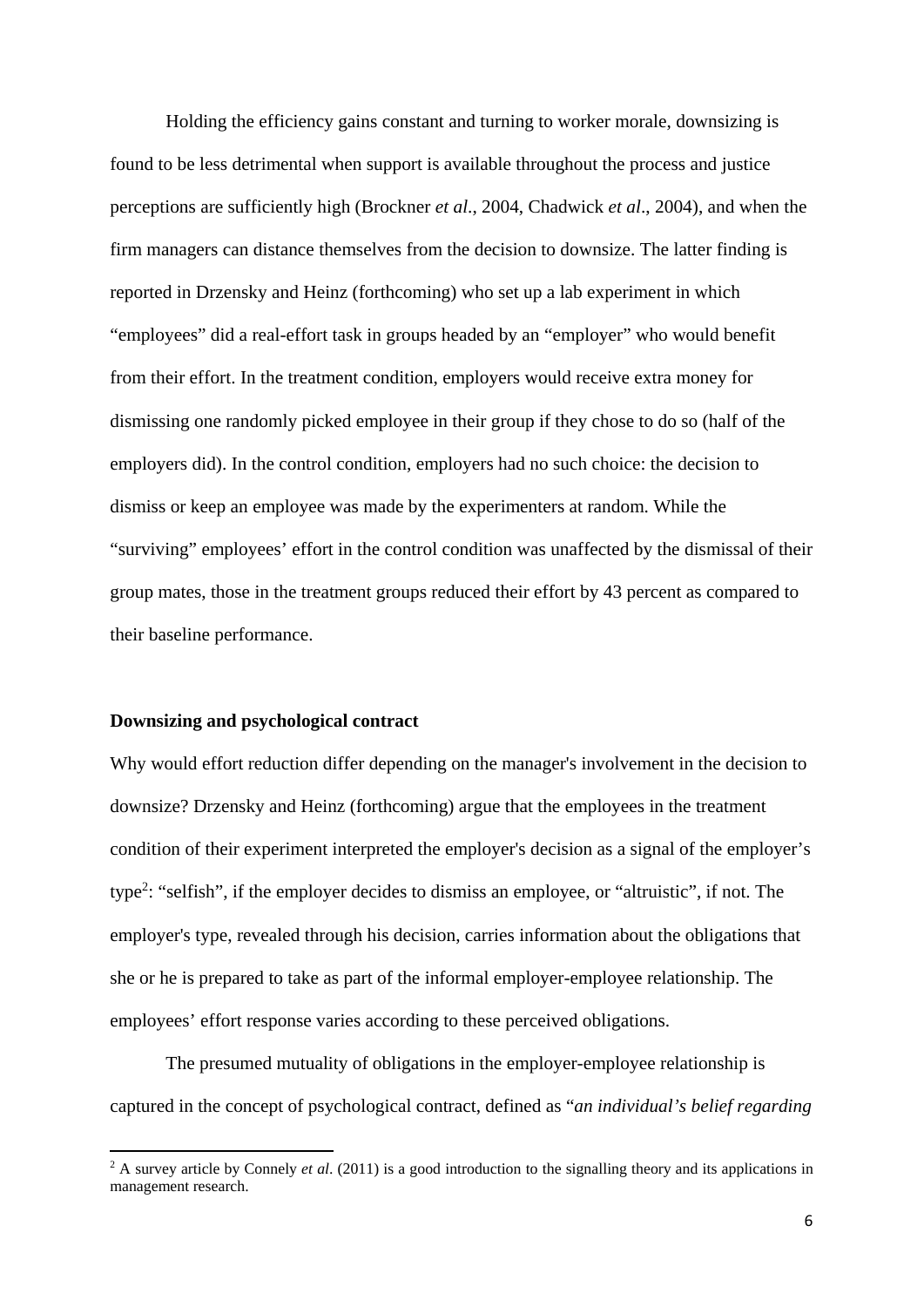*the terms and conditions of a reciprocal exchange agreement between that focal person and another party*" (Rousseau, 1989, p. 123). Given the importance of the promise of stable employment made in the employer-employee psychological contract, the breach of this promise through downsizing has been viewed as a violation of psychological contract by the firm and was found to result in lower performance from worsening employee attitudes and effort withdrawal (Robinson, 1996; De Meuse *et al*., 2004). Predictably, employee behavioral reactions to the breach of psychological contract through downsizing are found to vary with perceived job insecurity and intrinsic motivation for the job (Conway *et al*., 2014).

 Literature identifies different dimensions of psychological contract, distinguishing between transactional vs. relational and vertical vs. horizontal contracts. Transactional contracts cover material aspects of an employment relationship, such as pay, working conditions and formal procedures, whereas relational contracts are characterized by employees' obligation of loyalty in exchange for the employer's obligation of job security (Rousseau, 1990). Vertical psychological contracts involve some definition of authority; for example, a psychological contract between employees and employers is a vertical one. Horizontal contracts, on the other hand, exist between individuals of equal hierarchical status (Sverdrup, 2012; Sverdrup and Schei, 2013). Another dimension of psychological contract discussed in the literature refers to the circumstances under which a psychological contract fails. Rousseau (1995, p. 112) classifies these circumstances into three groups: reneging, when the contract is intentionally breached; inadvertent violation, when there is a misunderstanding of the terms of a contract; and disruption, when the employer is unable to fulfil its obligations due to economic or environmental factors beyond its control.<sup>3</sup> Yet, despite the variety of dimensions of psychological contract, its applications in downsizing research are limited to viewing downsizing as a violation of the vertical psychological

<sup>&</sup>lt;sup>3</sup> Morrison and Robinson (1997) conceptualize reneging and inadvertent violation (or "incongruence" in their terms) as two distinct initial states of the process leading up to psychological contract violation.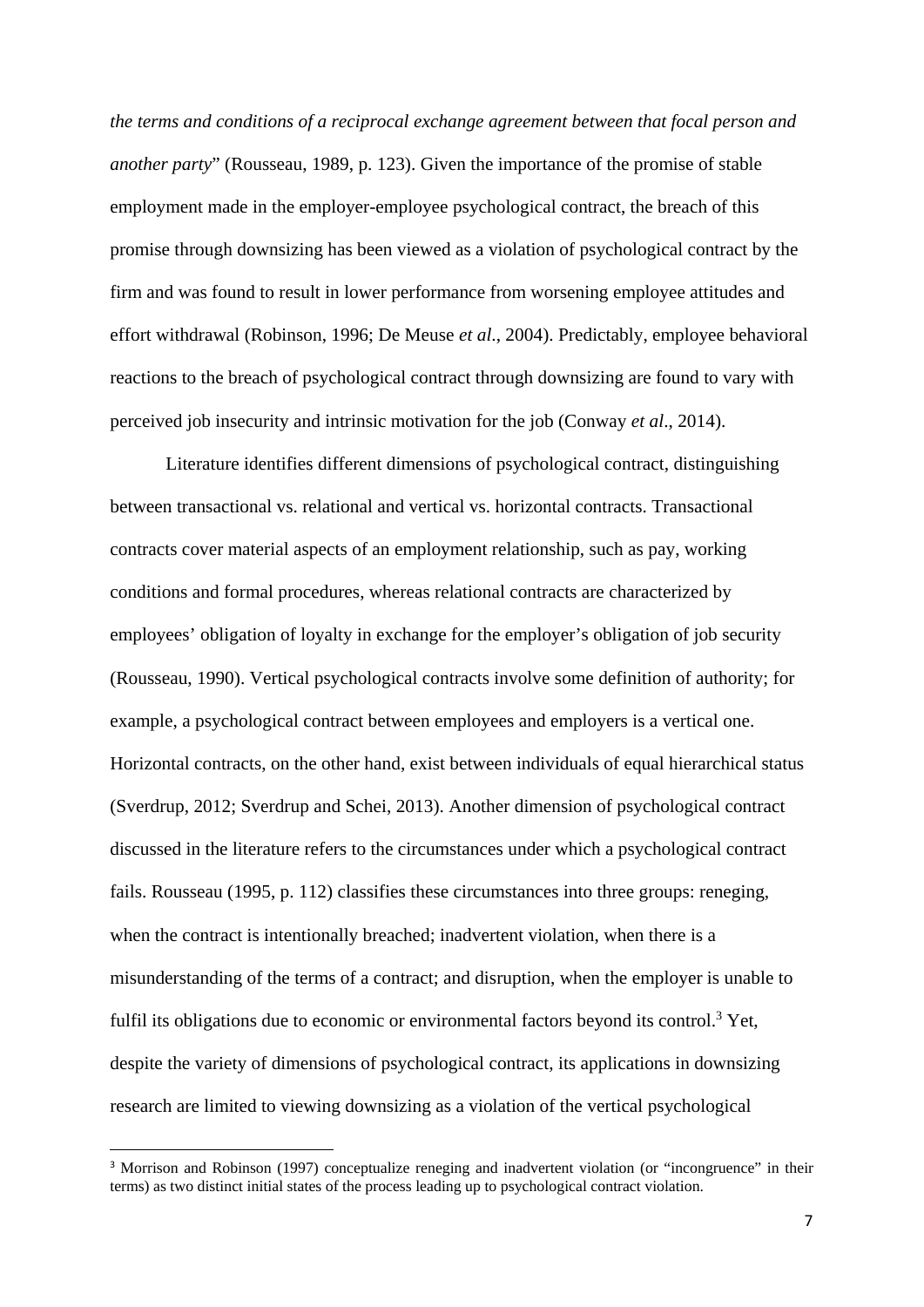contract by the employers, often without specifying the circumstances in which the contract is violated: reneging, inadvertent violation or disruption, to borrow the terminology above.

#### **Research gaps**

Our review of the downsizing literature points out to three relatively under-researched areas where our study contributes. First, there is little research on the consequences of downsizing through the violation of horizontal psychological contracts. Such violations are likely to occur when entire workplaces are discontinued or reorganized as part of the downsizing process, without preserving worker teams. Second, owing to a lack of data, it is often impossible to distinguish between the different circumstances of psychological contract violation. Yet, such circumstances are important, since they affect employees' perception of the employer's type and its motives for downsizing, leading to different behavioral reactions to the event. Third, most of the downsizing literature is concerned with either individual or firm-wide outcomes of downsizing, omitting workplace-level outcomes. Datta *et al*.'s (2010) survey mentions only one workplace-level study, Mishra and Mishra (1994), who surveyed of managers of 91 business units in 43 firms that went through downsizing in the past, finding that downsizing negatively affects perceived performance of the workplace. (There are no workplace-level studies in the more recent review by Datta and Basuil, 2015.) In the next sections, we apply our in-depth knowledge of the downsizing circumstances in our study firm and its unique data to produce evidence that helps bridge these gaps.

#### **STUDY CONTEXT AND HYPOTHESES DEVELOPMENT**

We develop our testable hypotheses based on the existing literature, surveyed above, as well as particular circumstances of our study firm. These circumstances are crucial for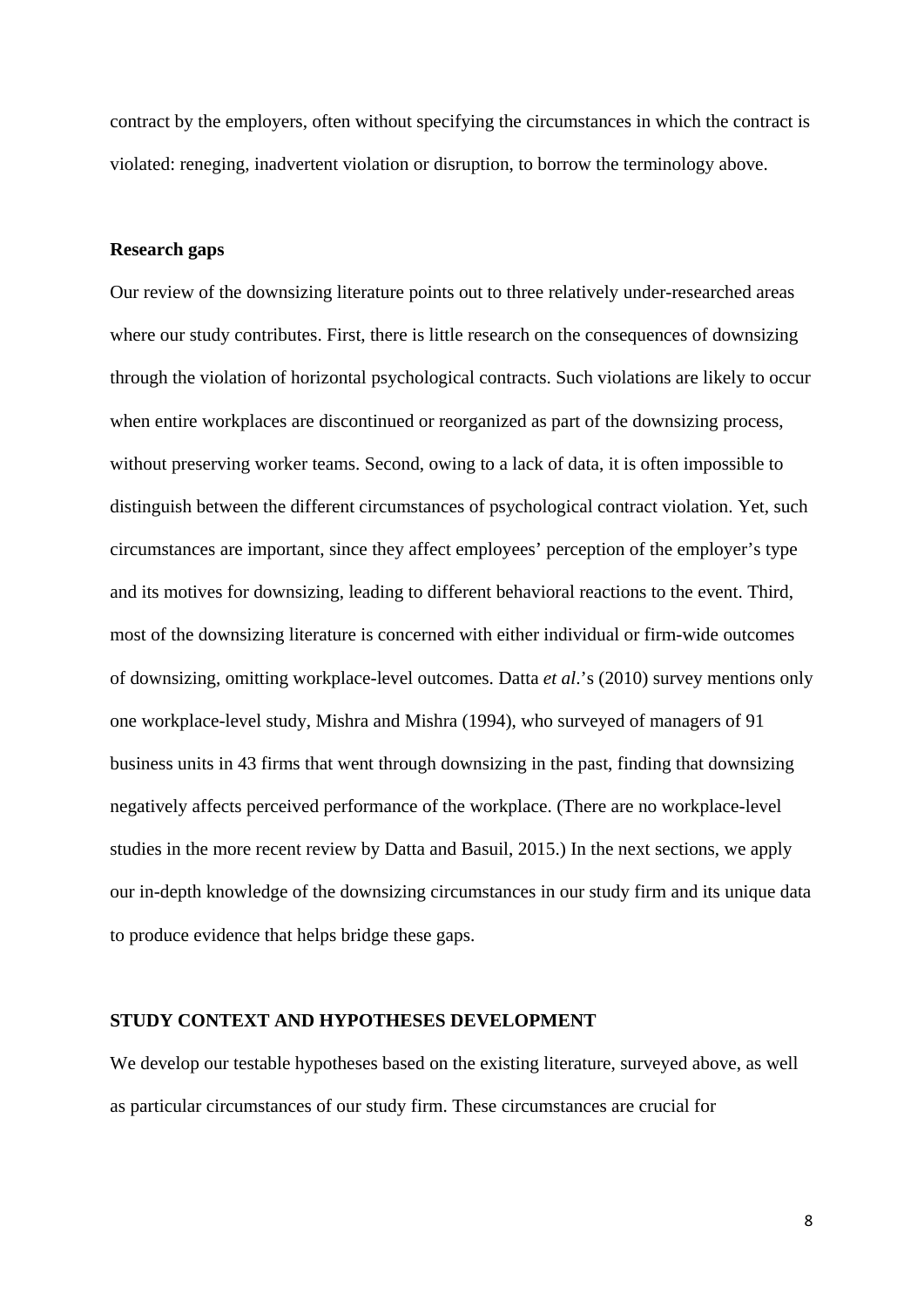characterizing downsizing through sale and closure in terms of violation of different psychological contracts; hence, we carefully present them in what follows.

Our study firm is a part of a large groceries retailer in Germany. It operates a network of 193 small bakeries and a central production facility from which prefabricated bread is delivered to the bakeries. Our analysis covers the retail part of the business, which employed around 1,400 sales assistants during our study period.

The sales assistants are mainly female workers (93%) aged 35–40, 90 percent of whom work part-time. An average bakery shop employs seven sales assistants. They are managed by a shop supervisor who reports to an area manager in charge of 10–15 shops, who in turn reports directly to the headquarters. Owing to technological reasons, sales assistants cannot specialize in particular tasks; instead, they must constantly coordinate, exchange tasks, and help each other. Accordingly, teamwork and mutual help are the central elements of the horizontal psychological contract. Informal sanctions would follow after refusing to replace a colleague or failing to clean up after the end of the shift.

There is minimal career progression and limited training opportunities for sales assistants; however, compensating for these disadvantages is a culture of employment stability with hardly any worker ever being laid off. This culture is reinforced by a powerful worker council that by German law had to agree to all company decisions deemed to significantly affect the welfare of its workers. Indeed, our conversations with the firm management, sales assistants and their representatives in the workers council suggest that the promise of stable employment is the key element in the vertical psychological contract between the firm and its workers.

 In the preceding decades, the firm had successfully developed its business model exploiting the benefits of attractive locations of its bakeries, such as supermarkets and malls, as well as economies of scale thanks to centralized production of prefabricated bread. In 2011,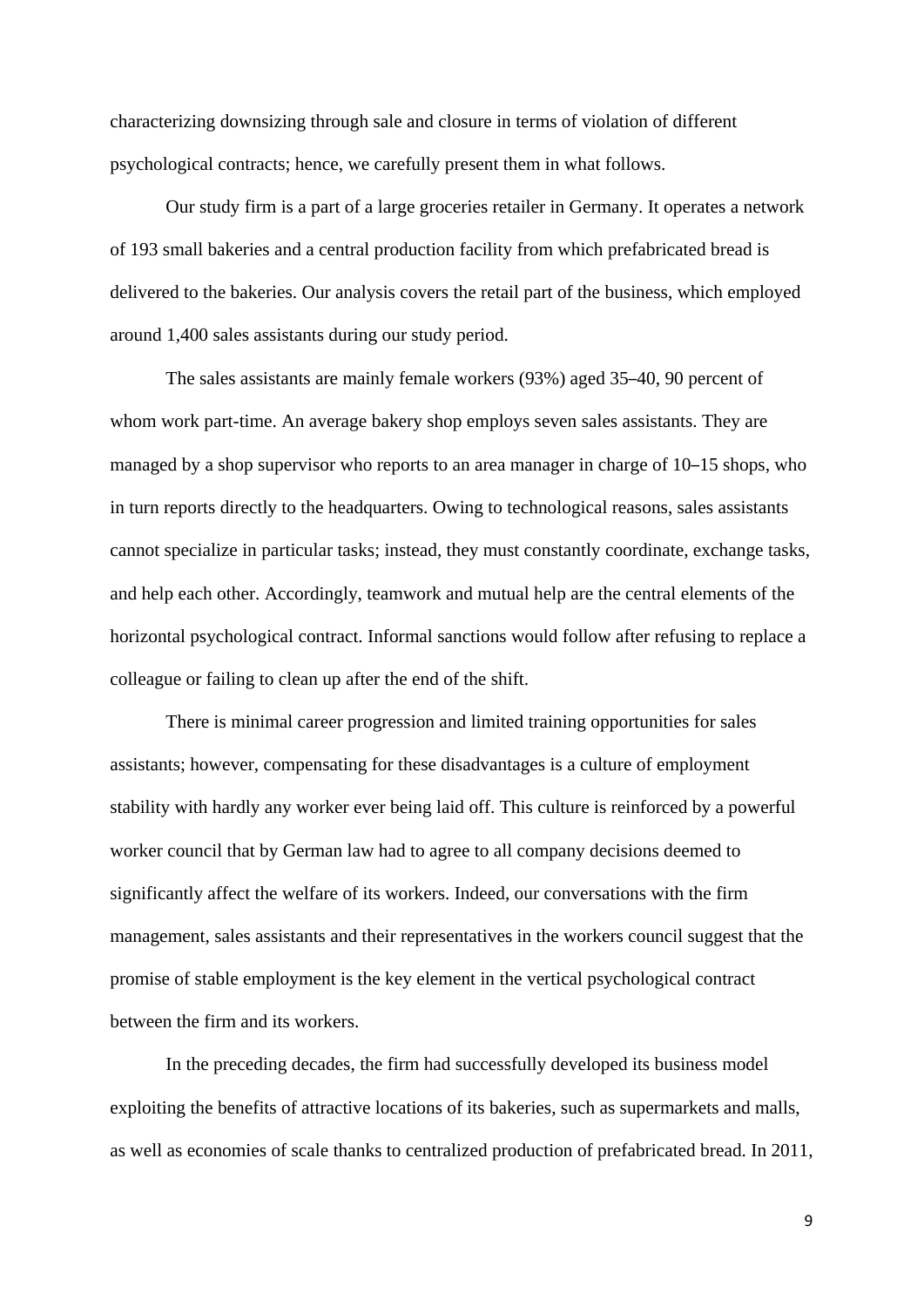however, discounter retailers *Aldi* and *Lidl* began to sell freshly baked bread in their dense network of existing shops, with large success. Their bread is regarded to be equally good as that in the bakery chains, but is sold at much lower prices. Thus, the discounters have literally eaten into the bakeries' market share. Forced by the mounting competitive pressure, after several attempts to improve sales,<sup>4</sup> its parent company decided to restructure our study firm. It was decided that the firm should concentrate on production and that its bakery shops would be integrated into the parent company's retail operations as of January 2015. As part of this integration, the management of our firm was instructed to downsize by selling or closing down relatively underperforming shops until December 2014. Past performance was explicitly stated as the only criterion for downsizing. In Spring 2014, the managers tasked with downsizing came up with a list of 57 shops to be sold or closed down. This list was kept secret to prevent an anticipated negative response by employees.

 The timing of the restructuring procedure was as follows. Our study firm made a general announcement of the restructuring in early June 2014, mentioning that some shops will be discontinued until the year-end, but no individual shops were informed then. Starting from Spring 2014, the managers were in talks with potential buyers of the shops to be discontinued. After the sale of a shop was agreed, and four weeks before the actual takeover date, the employees of that shop were informed by their district manager about their shop being sold to a new owner.

It is important to note that the sale of a store was unlikely to put existing jobs in jeopardy. First, the new owner of each sold store had to continue the employment contracts of the existing employees as part of the sale agreement. That is, no employee could legally be laid off before the end date of their contract. Second, with the uniformly high operational efficiency, homogenous production technology and low profit margins, all of which is

<sup>&</sup>lt;sup>4</sup> The study firm attempted to improve sales through various promotional activities, training, hiring more highlyskilled workers, and introducing team bonus for its sales assistants (Friebel *et al*., 2015).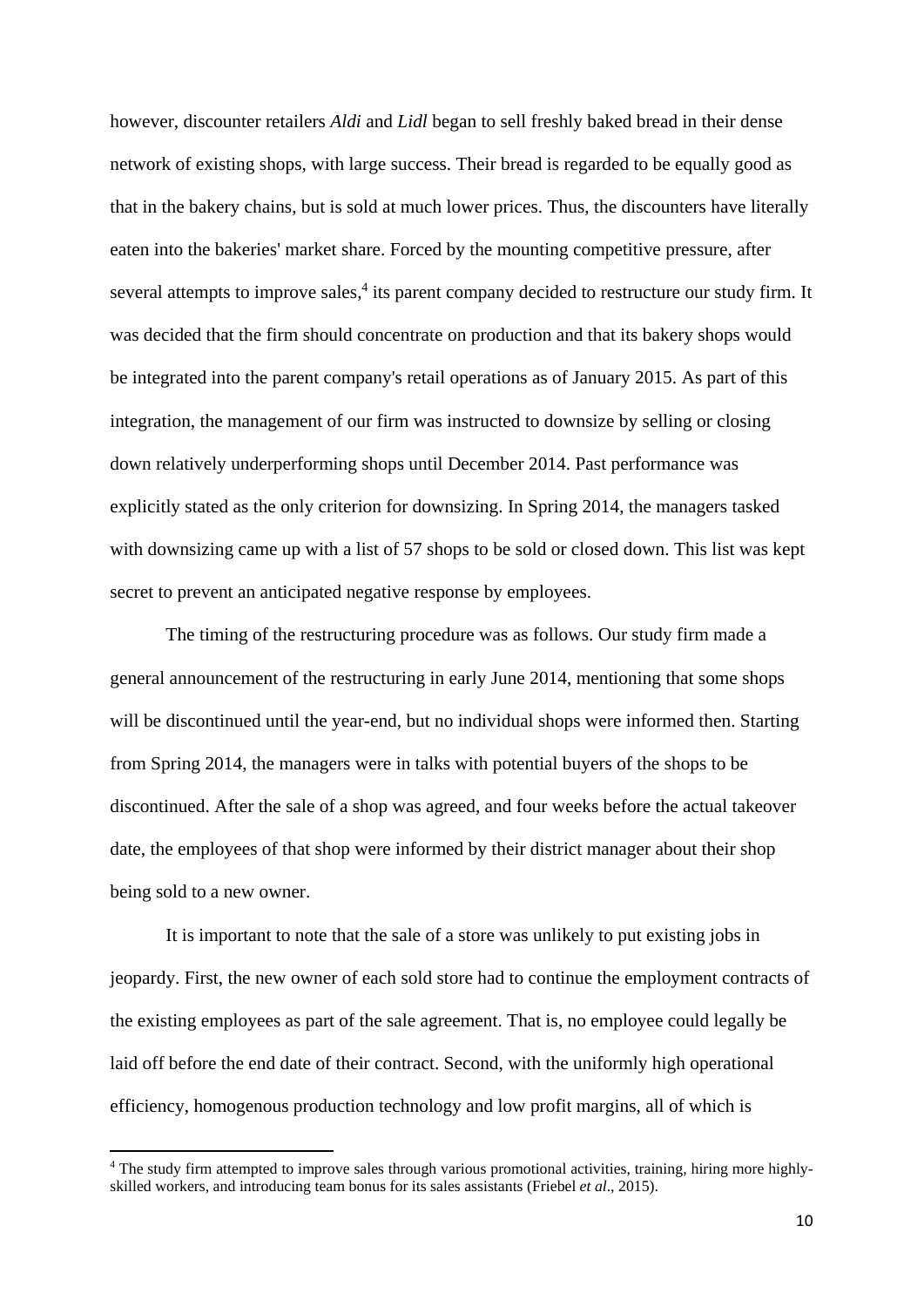characteristic of the German retail bakery business, there was little slack to begin with. Therefore, borrowing Rousseau's (1995) terminology, downsizing by selling a store to another firm would disrupt the vertical psychological contract between our firm and its employees in that store. Also, since no jobs would be shed after the sale of a store, preserving its worker team, downsizing through sale would not affect the horizontal psychological contract within the team.

 The shops that could not be sold were closed down. Again, the employees in those shops were informed that their shops would be closed down four weeks before the closure date. Most employees in the shops to be closed down were offered jobs elsewhere in the firm, but the original teams could not be preserved and many workers did not accept their new jobs and left. With all the workers in the closing stores having to relocate or leave and seeing their teams disintegrate, downsizing through store closure implies the firm's reneging on its vertical psychological contract with the workers as well as the disruption of the psychological contract within the affected teams.

 In sum, the particulars of the restructuring procedure in our study company make it possible to study the consequences of downsizing in terms of violation of vertical and horizontal psychological contracts. Thus, we are able to observe the episodes of downsizing through sale, in which case the vertical psychological contract is disrupted and the horizontal psychological contract preserved, as well as downsizing through closure, in which case the vertical psychological contract is reneged and the horizontal one disrupted. Since a psychological contract, vertical or horizontal, is violated when a store is either sold or closed, we expect a negative effect of announced downsizing. Hence we propose

*Hypothesis 1: Downsizing announcement will negatively affect current sales in the store in question*.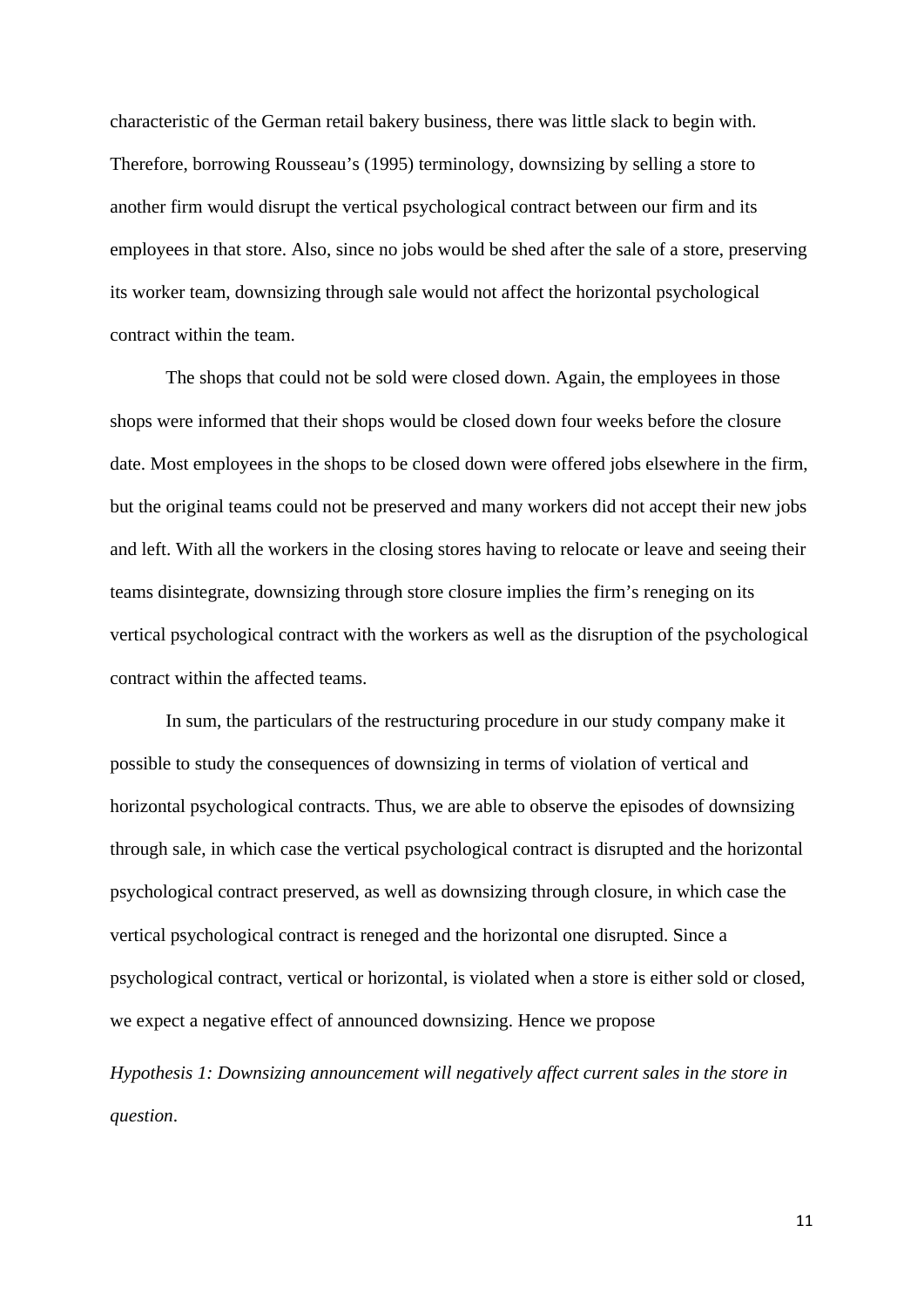Because the event of downsizing through sale violates one (vertical) psychological contract, whereas downsizing through closure violates both vertical and horizontal contracts, we expect its performance consequences to be more severe. Hence our

*Hypothesis 2: The negative effect of downsizing on workplace performance will be stronger when the workplace is shut down than when it is sold to another owner.* 

#### **DATA AND METHOD**

#### **Data description**

We use individual and shop-level data. The shop-level data include monthly sales and customer visits calculated from cash-till records for the period between January 2012 and December 2014, as well as mystery shopper reports (until May 2014) and firm records indicating whether a shop was sold or closed down, and when. The individual data contain hours worked and employment contract status (temporary or permanent) running from January 2012 up to June 2014.<sup>5</sup> Additionally, we use the data from employee questionnaire which we ran in late May 2014, some days before restructuring was announced, as part of another research project. The variables we measured in the survey were i) overall job satisfaction, constructed following van Dick *et al*.'s (2001) translation of the original items in Hackman and Oldham (1980); ii) organizational commitment using the metrics developed by Allen and Meyer (1990); and iii) reciprocity as measured in Dohmen *et al*. (2008). We also separately measured satisfaction with colleagues and frequency of meeting colleagues in private, in order to learn about the strength of connections within teams in different shops. The survey questionnaires were distributed through the district managers and collected by our

<sup>&</sup>lt;sup>5</sup> We do have some personnel records dated beyond June 2014 when the restructuring started. However, because of intensified movement of workers from the bakeries to production facility or to the parent company during the restructuring period, we cannot distinguish between the employees who quit (voluntary or otherwise) and those who moved within the firm and its parent company. The incompleteness of our personnel records past June 2014 renders them too "noisy" for use in our analysis.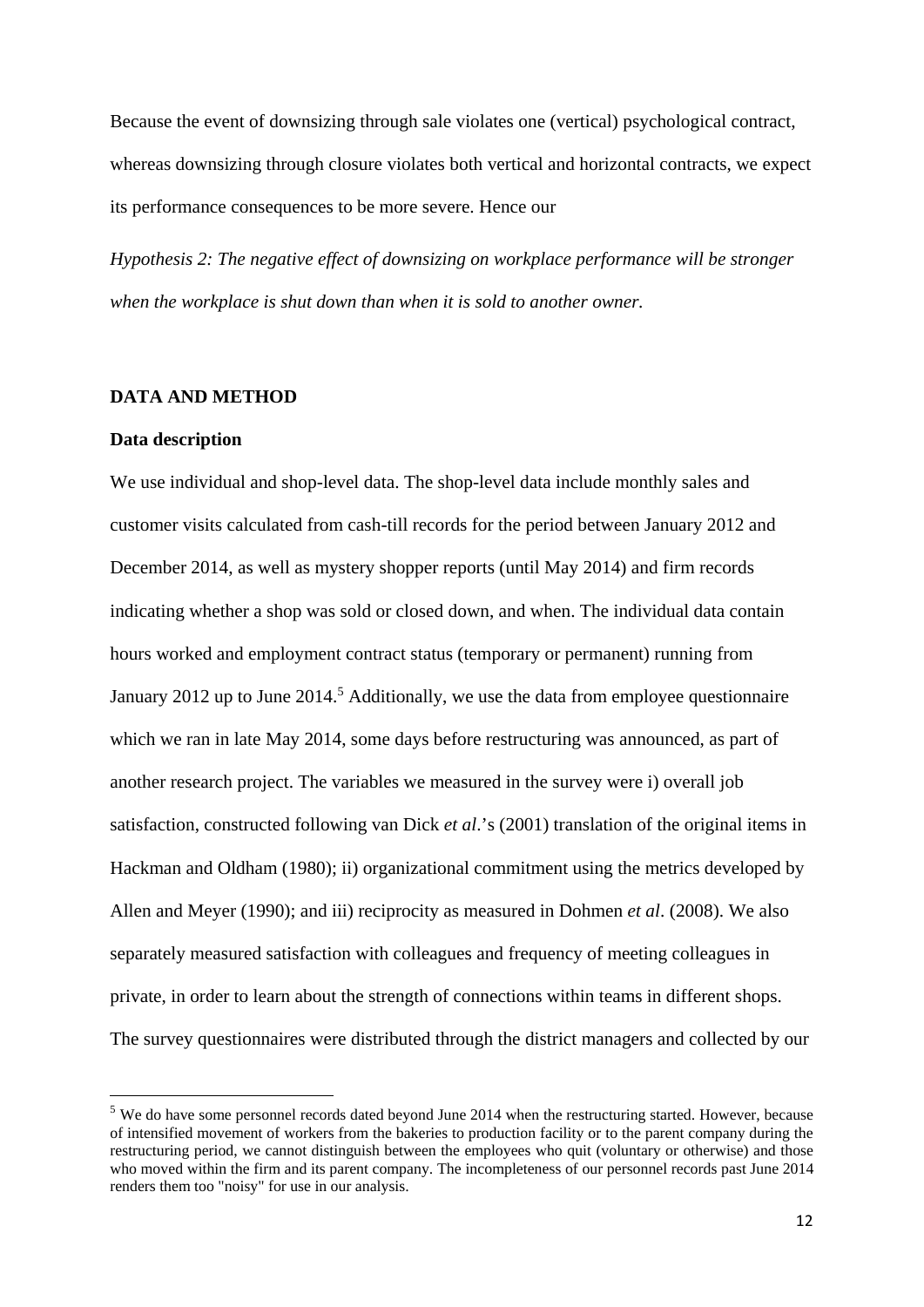research assistants in sealed envelopes as an extra guarantee of anonymity. Our logistics and communication efforts helped secure a response rate of 65 percent.

#### **Descriptive statistics**

Table 1 reports descriptive statistics for all shops together and for the continuing and discontinued shops separately for the period between January 2012 and May 2014, before the restructuring was announced firm-wide. It shows that discontinued shops had already lower sales and customer visits, and were smaller and less productive before the restructuring started. Especially lagging are the 14 shops that ended up being closed down. This nonrandom selection of shops to be discontinued reflects the vision of the company management which was to improve efficiency by ridding themselves of relatively inefficient shops. As sales exhibit considerable inertia, we control for the pre-existing differences in sales between continuing and discontinued shops (see the next section). At the same time, there are no differences between other shop attributes, such as mystery shopping scores, average share of workers with a permanent contract, and employee attitudes averaged by shop.

#### [Insert Table 1 here.]

 Table 2 shows how many shops were taken over by new owners or closed in each month during the restructuring period. A total of 43 shops were sold and 14 closed down. Typically, a takeover or a closure happened at the end of the month, so the announcement would be made in the beginning of the month.<sup>6</sup> Although two-thirds of the shops on the discontinuation list were sold as of July 2014, their takeover dates varied between June and December 2014 depending on the new owners' circumstances. Hence, the variation in the dates of the sale announcement to the employees in the shop in question, which preceded the takeover date by one month, is quasi-random with respect to the characteristics of the shops

 $6$  In a few cases a shop was sold or closed in the middle of the month. Since we use monthly data, we extrapolated the monthly sales in the discontinued shops by dividing the actual sales by the share of the month the shop was operating.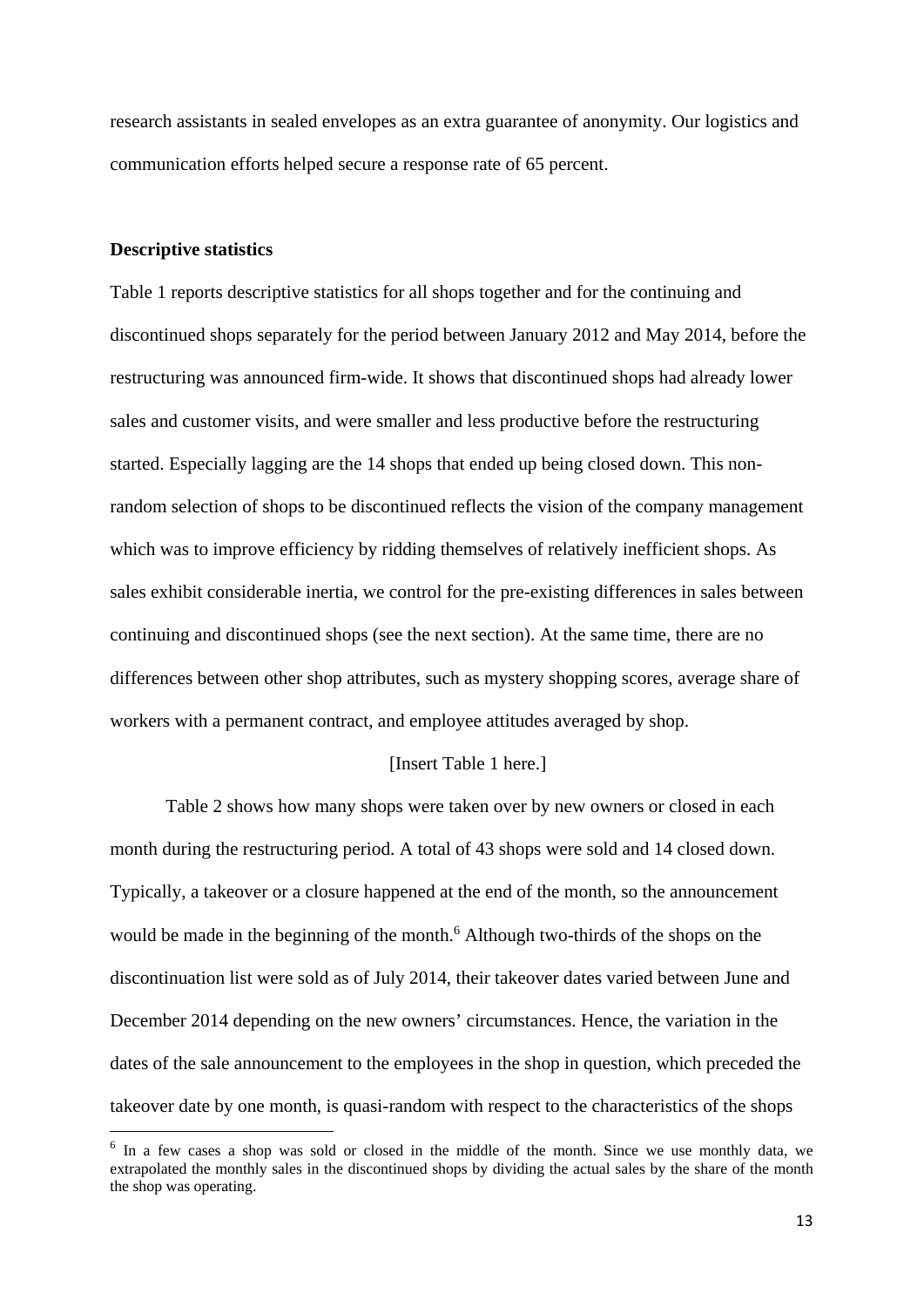that were sold. It is this variation that we use to identify the causal effect of downsizing on sales.

#### [Insert Table 2 here.]

 Table 2 also shows that most of the shops that ended up being closed were shut down in the end of 2014, after unsuccessful attempts to sell them. There is less variation in the dates of the shop closure announcements. Yet, because they all had to be closed down before the restructuring deadline (end of December 2014), the dates of their closure (November or December 2014 in 11 out of 14 cases) are unlikely to depend on their characteristics. Again, we use the variation in the dates of shop closure announcement to identify its effect on sales.

#### [Insert Figure 1 here.]

What happened to sales in the shops that were to be sold or closed? Figure 1 plots log differences between the average sales in the discontinued and continuing shops up to six months before the employees in the discontinued shops were notified. As we have already seen in Table 1, the discontinued shops, especially the ones that were closed down, were selling less to begin with. The log difference in sales is fairly stable until the month when the announcement was made, suggesting no anticipation effects (still, we control for them statistically, see next section). In the month of the announcement, sales plunge by 6 and 24 percent in the sold and closed shops, respectively, as compared to the average difference in sales up to one month before the announcement. The drop in sales after the downsizing announcement is a first indication for the effect it may have had on sales. In the next sections, we explain how we estimate this effect more carefully, controlling for other factors that may affect sales, and present our estimation results.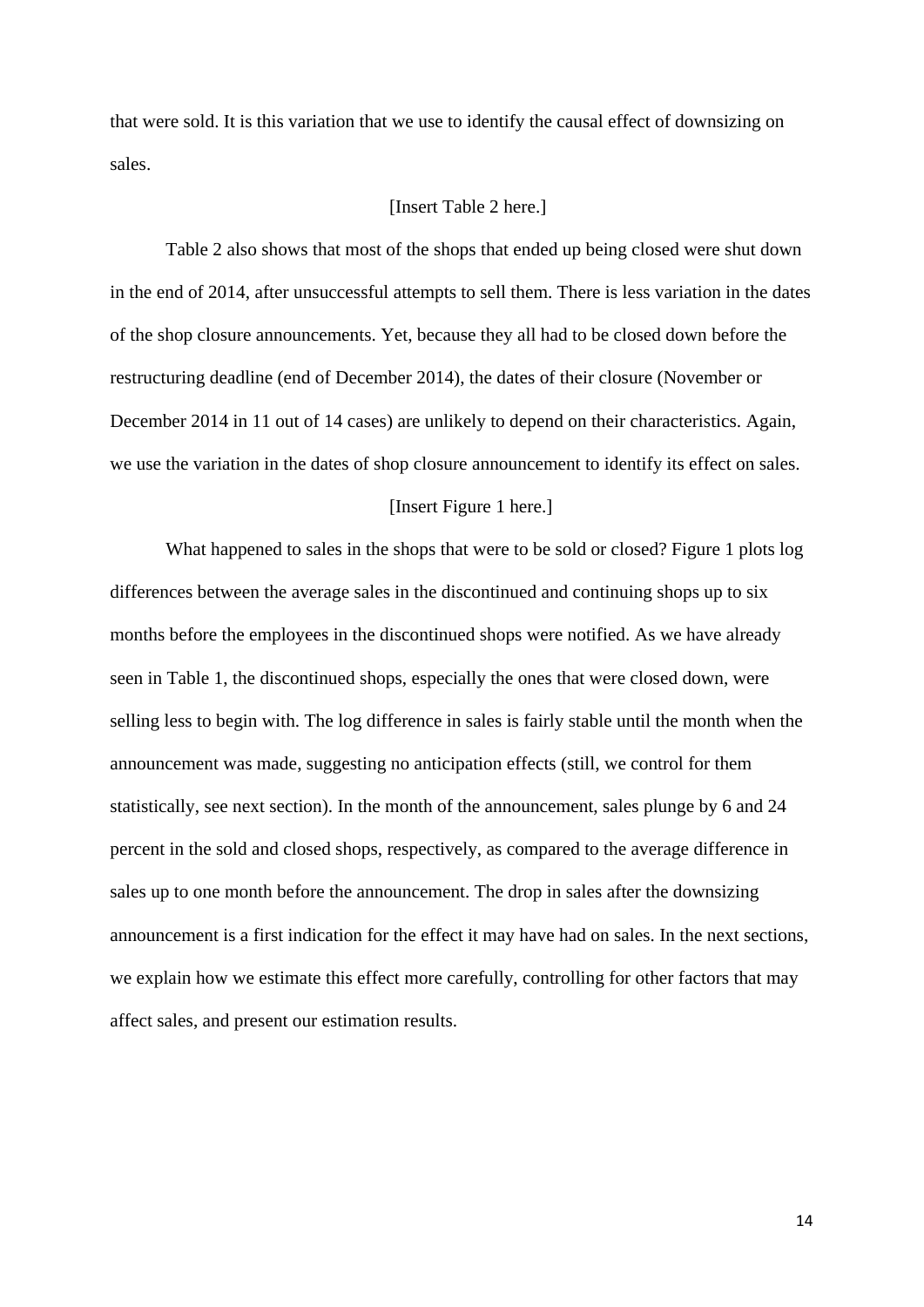#### **Estimation procedure**

The simplest specification one could use to estimate the differences in sales between the continuing and discontinued shops is

(1) 
$$
y_{it} = \alpha + \beta * D_{it} + \gamma * L_{it} + u_{it}
$$

where  $y_{it}$  is the log sales of shop *i* in month *t*,  $D_{it}$  is the discontinuation dummy equal 1 if a shop receives the discontinuation announcement in month  $t$  and  $0$  otherwise,  $L_{it}$  is log total hours worked, and  $u_{it}$  is the error term.

 Specification (1) will give a biased estimate of the effect of our interest if the decision whether to discontinue a shop or not depends on its past performance, in which case part of the estimated effect of discontinuation announcement will be due to factors that determined past sales. Indeed, we learned from the interviews with the company management that their decision on which shops to discontinue was solely based on the shops' past sales performance. Therefore, to control for the correlation between past sales and the decision to discontinue, we add lags of sales for up to five month, estimating

(2) 
$$
y_{it} = \alpha + \beta * D_{it} + \sum_{j=1}^{5} \delta_j * y_{it-j} + \gamma * L_{it} + u_{it}
$$

Another important factor is seasonality in sales, which we control for by adding month dummies in the previous specification:

(3) 
$$
y_{it} = \alpha + \beta * D_{it} + \sum_{j=1}^{5} \delta_j * y_{it-j} + \gamma * L_{it} + \tau_t + u_{it}
$$

We further augment specification (3) with leads of the downsizing dummy  $D_{it}$  to control for possible anticipation effects on sales up to five months before the downsizing is announced in a given shop:

(4) 
$$
y_{it} = \alpha + \sum_{j=0}^{5} \beta_j * d_{it+j} + \sum_{j=1}^{5} \delta_j * y_{it-j} + \gamma * L_{it} + \tau_t + u_{it}
$$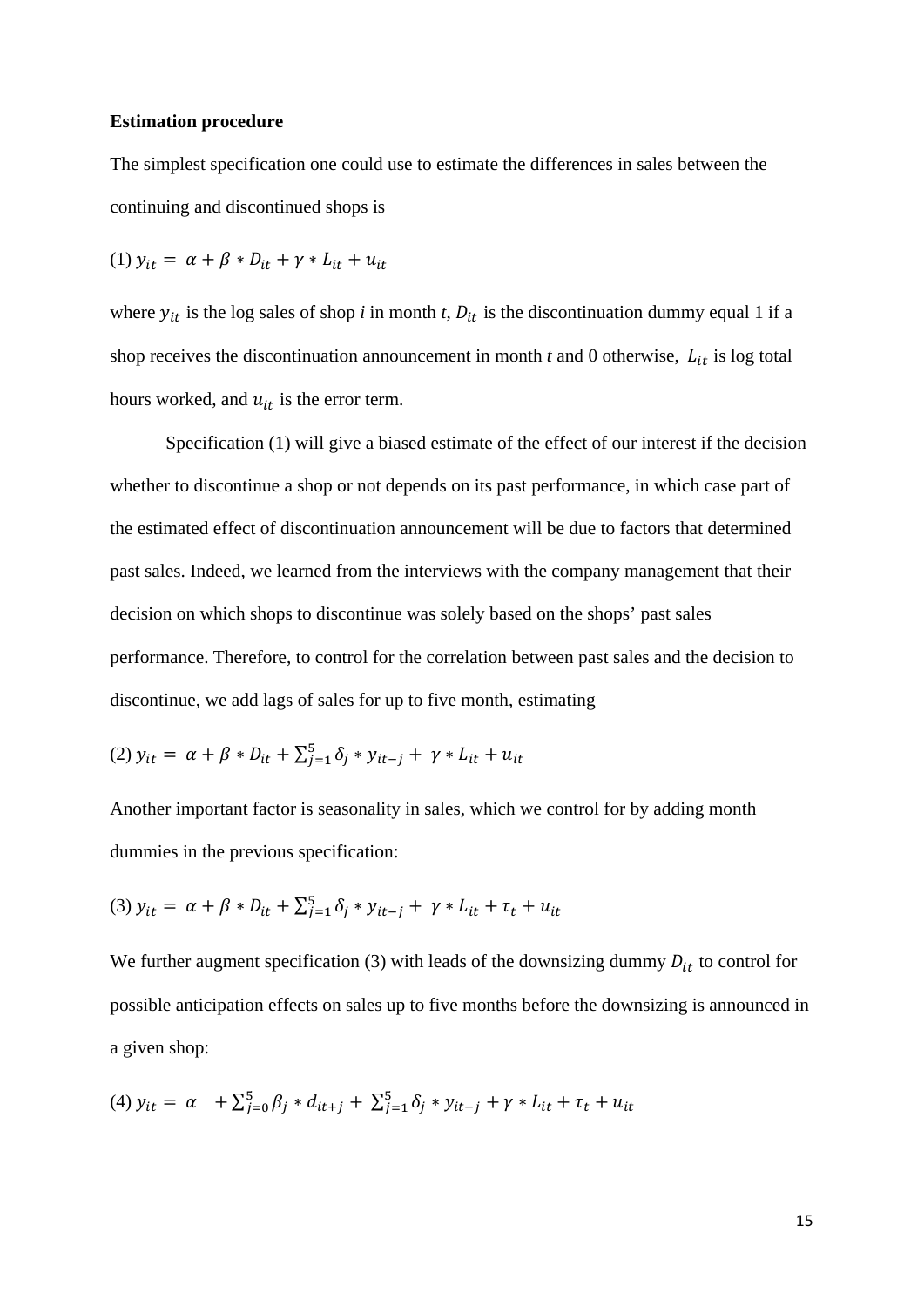Controlling for anticipation effects is potentially important because past performance is the main criterion for downsizing, and though it was never communicated as such, employee expectations may have affected their performance before the announcement was made.

 Lastly, since past sales may not in fact be the only criterion for downsizing, and because the value of a shop to potential buyers may not be fully captured by past sales, we strengthen the identification of the effect of our interest by adding shop fixed effects:

(5) 
$$
y_{it} = \alpha_i + \beta * D_{it} + \sum_{j=1}^{5} \delta_j * y_{it-j} + \gamma * L_{it} + \tau_t + u_{it}
$$

Shop fixed effects control for shop-specific unobserved factors (for instance, location or shop management quality) which may also have affected the decision to discontinue and/or the attractiveness of the shop to potential buyers. It is specification (5) for which a variation in the timing of shop takeover or closure is crucial, since if all shops were taken over or closed down in the same month the downsizing effect  $\beta$  could not be identified separately from seasonal  $(\tau_t)$  or shop fixed effects  $(\alpha_i)$ . Since, controlling for past sales and shop-specific unobservables, the variation in the timing of downsizing is quasi-random with respect to shop characteristics, the effect of downsizing on sales that it identifies is plausibly causal.

#### **RESULTS**

#### **Baseline results**

Table 3 presents the regression results from specifications  $(1) - (5)$  on the effect of a shop discontinuation announcement (sale or closure) on sales. The coefficient -0.325 on the discontinuation announcement in specification (1) suggests a 28 percent (= $e^{-0.325} - 1$ ) drop in monthly sales concurrent with this announcement, which, given the non-random selection of shops into being discontinued, is an overestimate reflecting the fact that the discontinued shops were already selling less. Specification (2), which controls for shop sales history and hence the likelihood of being discontinued, gives a lower estimate of 10 percent. This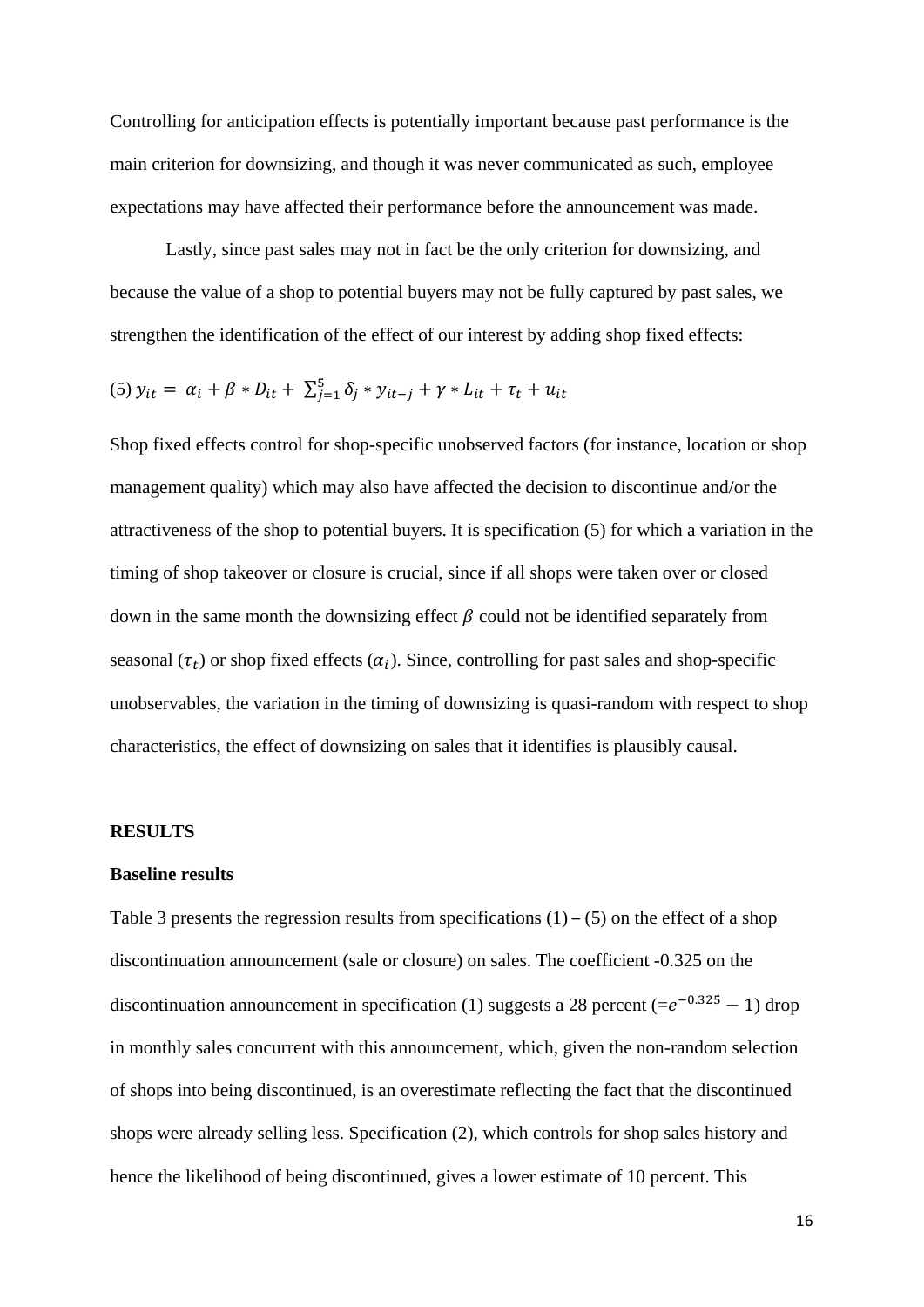estimate is robust to the inclusion of other controls, such as time dummies (specification 3), leads of the discontinuation dummy (specification 4) and shop-specific fixed effects (specification 5), and is highly statistically significant. The robustness of the estimates of the effect of discontinuation announcement on sales in specifications 3 to 5 implies that past sales is indeed the only critical factor in the discontinuation decision. The finding of a marked decrease in sales by around 10 percent in response to the discontinuation announcement supports our hypothesis 1. The coefficients on the leads of the discontinuation dummy are small in magnitude and insignificant statistically (their  $p$ -value is at most 0.13).<sup>7</sup> Thus, information leakages or employee expectations have little effect on sales.

#### [Insert Table 3 and Table 4 here.]

 We now evaluate our hypothesis 2 that distinguishes between the effects of discontinuation through closure and sale. We run specifications  $(3) - (5)$  on the same data but now allow for the sale and closure dummies, as well as their leads, to enter separately. The estimation results, reported in Table 4, show that the effect of an announced shop closure  $(e^{-0.239} - 1 = -21\%)$ ) is much larger in magnitude than that of an announced shop sale  $(-6%)$ . As in Table 3, both estimates are robust to specifications and significant, and the effects are localized to the month at the beginning of which the sale or closure announcements were made. Hence, our hypothesis  $2 -$  the effect of closure is stronger than the effect of sale — is supported by the data.

#### **Moderating factors in the effect of downsizing on sales**

In this section we investigate whether the baseline employee attitudes and the risk of unemployment as a result of downsizing moderate its effect on sales. The employee attitudes measured in our survey prior to the firm-wide restructuring announcement and aggregated up

The first lead has a relatively large coefficient, though still small compared to the main effect. It is borderline significant presumably because the discontinuation announcement was made sometime in the preceding month in the few cases when shops were discontinued in the middle of the next month.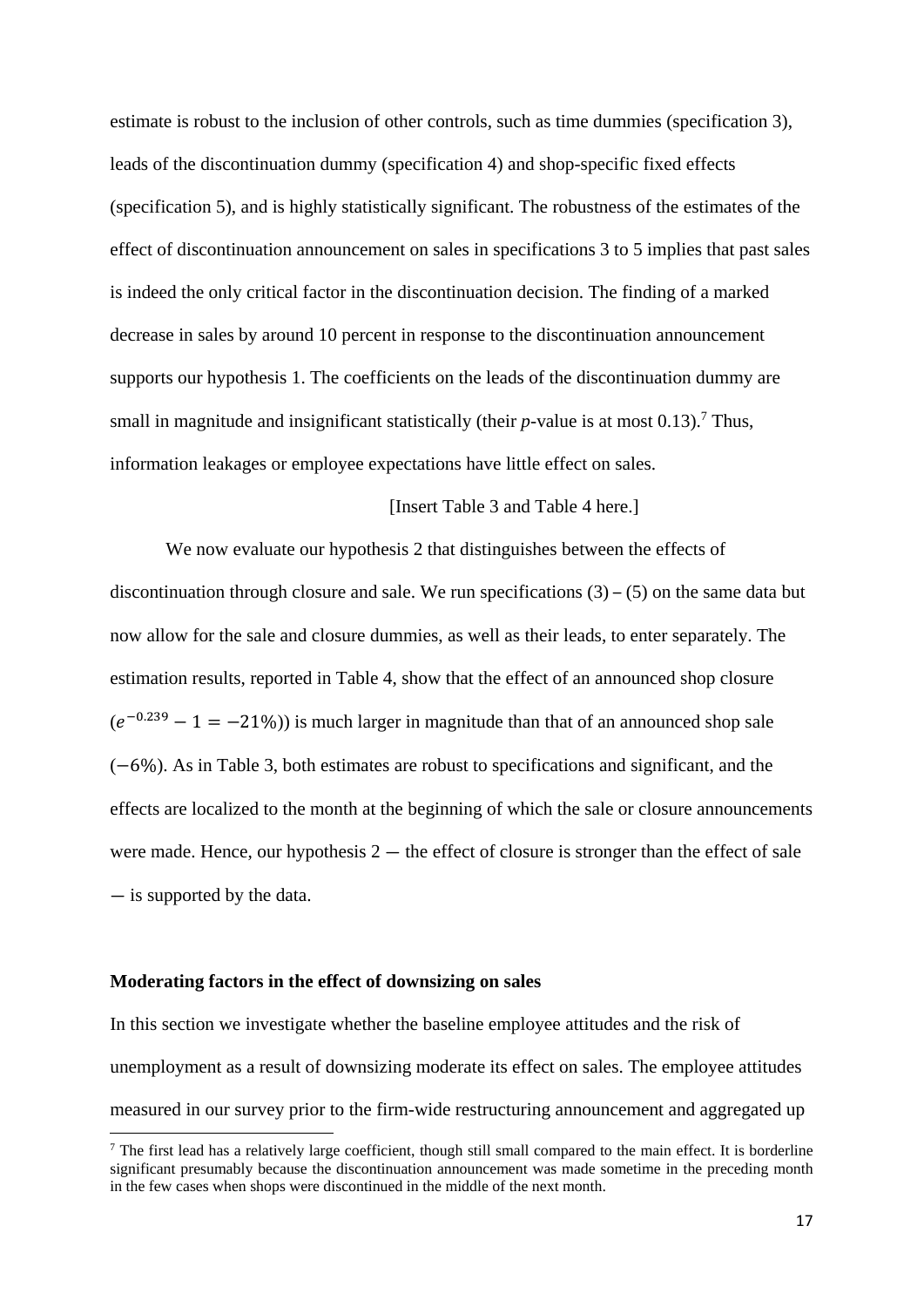to the shop level include job satisfaction, commitment and reciprocity, as well as shop averages of satisfaction with colleagues and frequency of meeting work colleagues in private. We proxy the risk of unemployment with the share of workers on a permanent contract in each shop as of June 2014; the lower the permanent employees' share, the higher is shopaverage risk of unemployment.

 Both factors are potentially important in shaping the effect of downsizing. Employee attitudes may reflect the state of psychological contract prior to downsizing, and thus affect the consequences of its violation. The moderating effect of permanent employees' share on the link between downsizing and sales is ambiguous. It may mitigate the negative consequences of downsizing, since permanent employees face much lower unemployment risk than do temporary workers, and will therefore spend less time job searching instead of working (not to mention less stress). On the other hand, temporary workers have psychological contracts that are more limited in scope (Parks *et al*., 1998; de Jong *et al*., 2009), and their violation may therefore be less consequential for performance, implying that the share of permanent employees should exacerbate the negative effect of downsizing on performance. Thus, whether the mitigating influence of a greater employment protection afforded to permanent workers will overpower the negative effect of the violation of a deeper psychological contract for these workers is an empirical question.

#### [Insert Table 5 here.]

 Table 5 reports the coefficients on the interaction terms of the sale and closure dummies with standardized (mean=0, standard deviation=1) employee attitudes scores and share of permanent workers based on regression specification (5). With the exception of commitment, which appears to weaken the negative performance effect of shop closure (though not shop sale), the interactions of the downsizing dummies with most of the measures of employee attitudes are small in magnitude as compared to the main effect, and are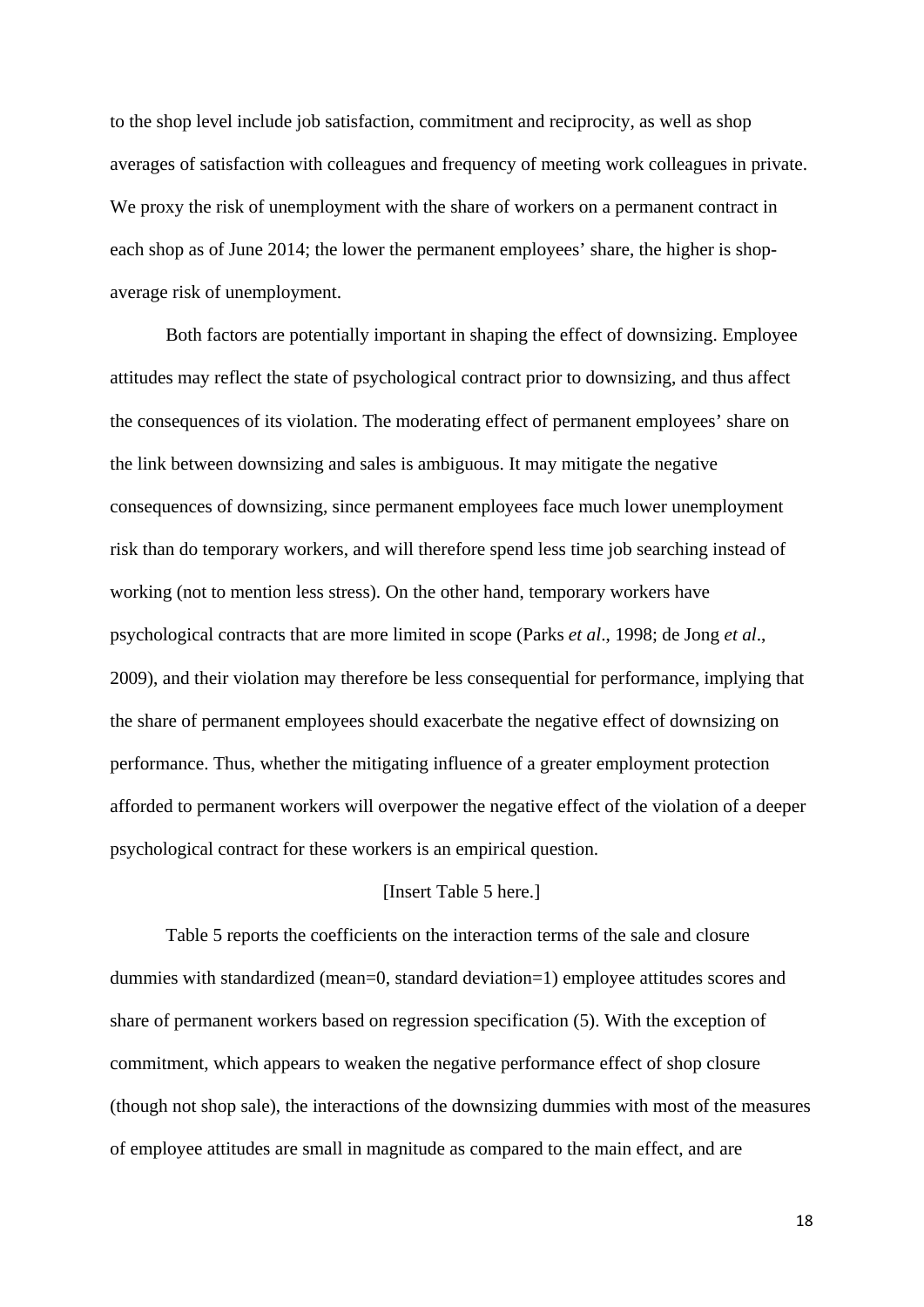statistically insignificant. Given the relatively few observations of the shops being closed and the absence of a similar effect of commitment for the shops being sold, we do not pursue the commitment-closure interaction further, concluding instead that the effect of downsizing on sales depends little on pre-existing employee attitudes. However, we still control for employee attitudes in the regression of sales on downsizing announcements and derive our statistical inferences from the specification 7 in Table 5 that does so.

 Turning to permanent employees' share, there is a borderline-significant negative interaction with the shop sale dummy (-0.019, *p*-value 0.11, specification 7) and a more powerful negative interaction with the shop closure dummy (-0.105, *p*-value 0.001). Both interactions are economically significant: a one standard deviation (about 20%) increase in the share of permanent workers is associated with about 10 percent larger effect of downsizing through shop closure and two percent larger effect of shop sale. The strong and uniformly negative interaction of a shop sale or closure with the share of permanent employees suggests that permanent employees have a more comprehensive psychological contract with the firm than do temporary employees, reneging on which contract brings heavier consequences. The negative moderating effect of the share of permanent employees is remarkable because it is so strong as to overpower the positive effect one would expect in the absence of psychological contract.

#### **Mechanisms**

In this section we do additional analyses on our data to understand the employee- and technology-related mechanism(s) through which downsizing announcements affected sales. Starting with technology-related mechanisms, nothing changed in the shop operations and work organization after the announcement. Namely, the staff rotas, opening hours, product range and prices, shop layout and technological routines (baking, cleaning, stock handling,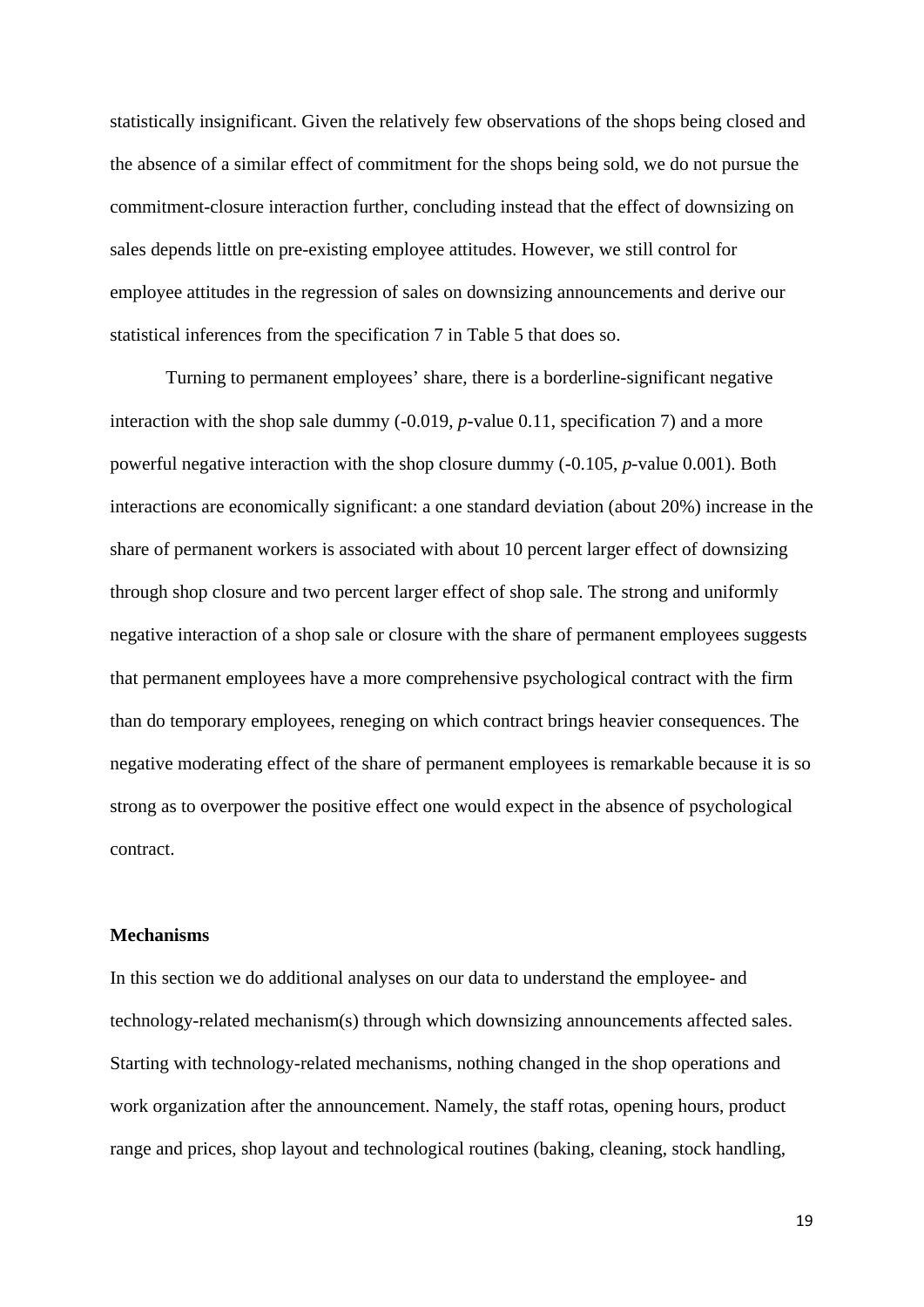etc.) did not change. The stability of operational environment before and after downsizing announcement allows us to narrow down our mechanism search to employee-related mechanisms.

 The drop in sales after downsizing announcement may have happened as a result of a reduction in customer traffic or/and a decrease in sales per customer visit. To examine the first possibility, we rerun our analysis with the customer visits per shop per month as the dependent variable. Unfortunately, owing to an increased administrative load on our contact in the company's HR department during the restructuring period, we were able to receive the customer visits data only up to September 2014. There were 24 discontinuation announcements in June to September 2014, 22 of them being sales and two closures. Because of the lack of observations on shop closures, we restrict the analysis in this section to estimating the effect of the shop sale announcement.

 Table 6 reports estimation results using specification (5) with the log sales and log customer visits as the dependent variables for the subsample limited to the continuing shops and shops being sold up to, and including, September 2014. The effect of the sale announcement on shops sales (-4.7%) is close to that found on the entire sample (-6%). The effect on log customer visits is somewhat smaller, -3.7 percent. The coefficient estimates on the leads of downsizing announcement in the log customer visits equation are all small and insignificant, suggesting, as before, no anticipation effects. The effect of downsizing announcement on sales per customer visit, estimated as the difference between the effects on log sales and log customer visits, is -1 percent; its *p*-value, estimated from the coefficient variance-covariance matrix obtained from estimating the sales and customer visits equations jointly, is 0.13, which is above conventional significance levels. Thus, much of the effect of downsizing on sales is due to fewer customer visits.

[Insert Table 6 here.]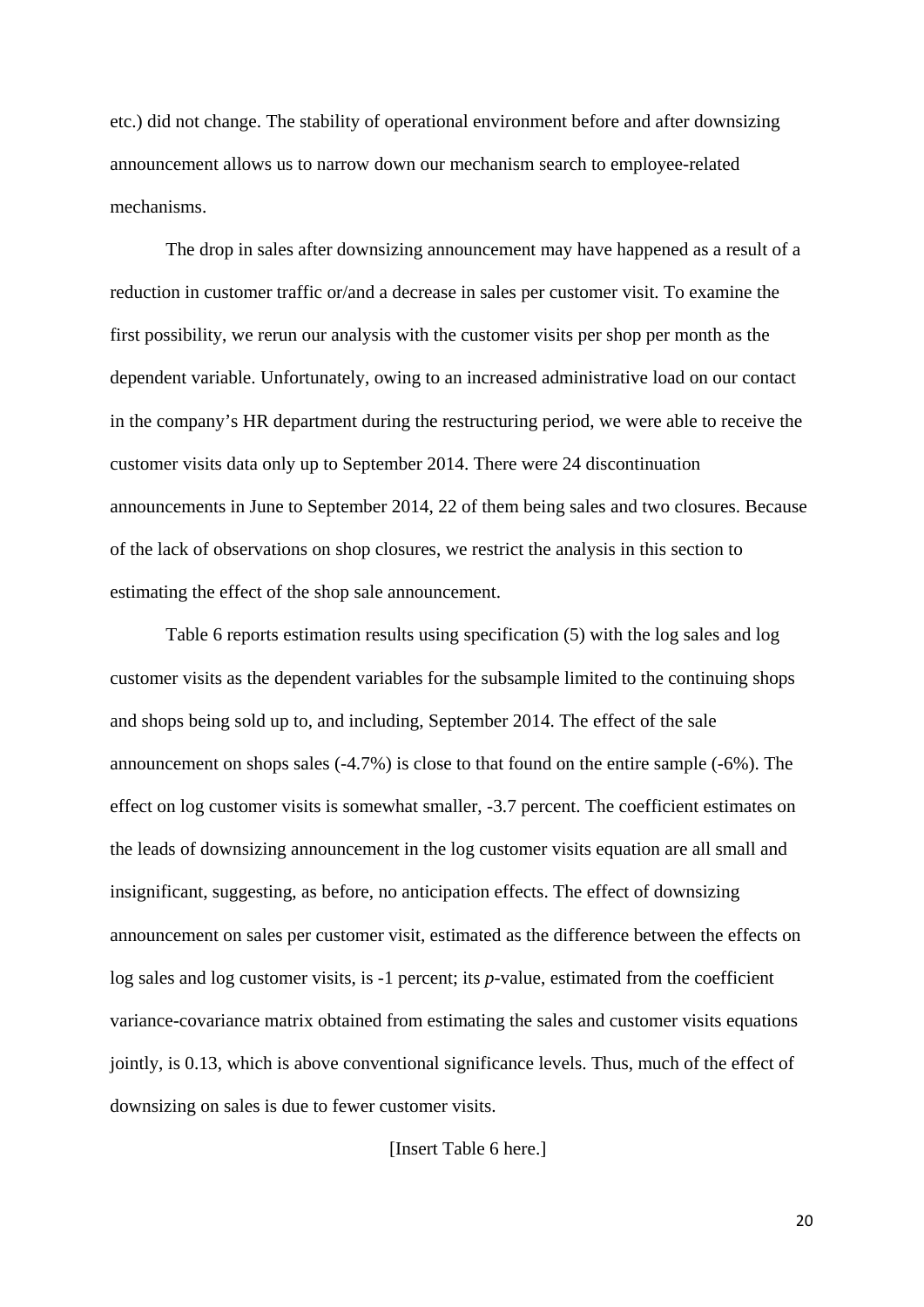With the opening hours and staff rotas unchanged, the decrease in sales owing to lower customer traffic must be due to fewer customers being served per unit of time. The decrease in customer traffic could be due to less friendly customer service or lower employee effort. The first possibility - less friendly customer service - is unlikely because, as Friebel *et al*. (2015) find, proactive sales behavior and friendliness are uncorrelated with sales in our study firm.<sup>8</sup> Thus, the remaining reason for the lower customer traffic is lower employee effort. Higher absenteeism and lower effort of employees who turned up for work may both contribute to the lower total effort. Friebel *et al*. (2015) argue that employee effort and customer visits are positively linked through harder-working sales assistants reducing customer queues at peak times. Turning to absenteeism, although we could not obtain the hard data, several district managers in our study firm complained of more employees not showing up for work in the discontinued shops after the sale or closing announcement. This anecdotal evidence is consistent with the results in Travaglione and Cross (2006) who found an increase in absenteeism in the times of downsizing.

#### **DISCUSSION AND CONCLUSION**

Let us summarize our results and weave them into the relevant literature. We have used unique data from a retail network undergoing downsizing through sale or closure of some of its shops over the period of six months. Our empirical method utilizes the knowledge of the specific policies implemented in our study firm to support the downsizing process. We know the criterion for a shop to be sold or closed; namely, past performance, which we also observe. We also know the circumstances of shop sale and closure: shops that the firm managed to sell were taken over by new owners at their convenience, and those that could not be sold were closed down. In both cases, sale or closure, and conditional on their past sales,

<sup>&</sup>lt;sup>8</sup> Given the nature of the product sold in the stores – inexpensive prefabricated bread – customer service quality is less important relative to service speed, which is a function of effort alone.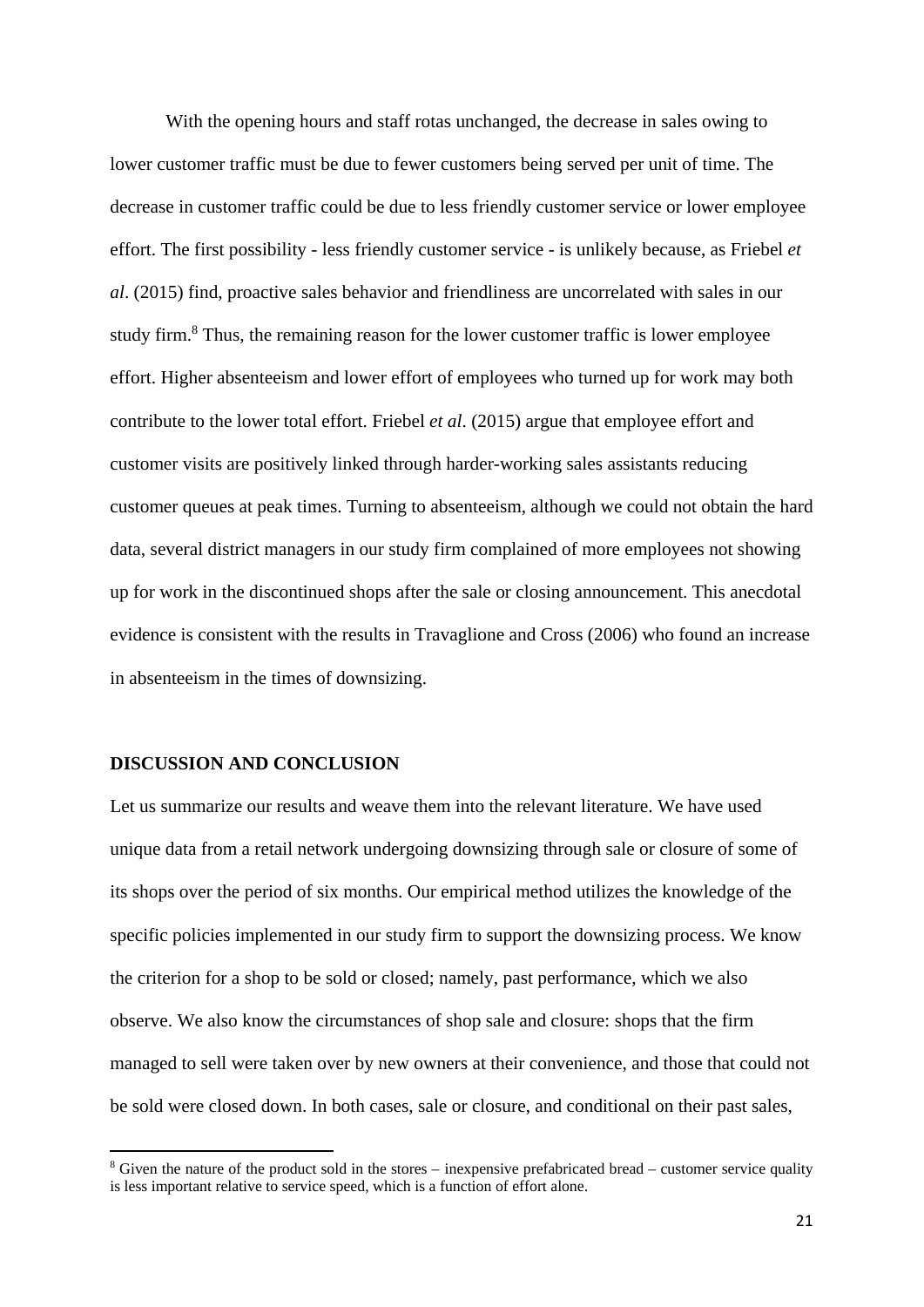the timing of downsizing announcement was independent of the shops' current performance. Hence, we argue, the variation in the timing of downsizing was quasi-exogenous.

 Our main finding is that discontinuation announcement results in a 10 percent drop in sales on average. This finding is consistent with the oft-reported result that workplace performance decreases following downsizing (Mishra and Mishra, 1994; Brockner *et al*., 2004; Drzensky and Heinz, forthcoming). Our second finding is a stronger effect of downsizing in shops being closed down (-21%) than in shops being sold (-6%). This finding highlights the importance of downsizing context (Datta *et al*., 2010). More precisely, thanks to our focus on the workplaces sharing the same technology, brand and management, we can identify, and test the effect of, the variations in the context characterized by psychological contract violation. Thus, we characterize downsizing through sale as the event when vertical psychological contract is disturbed and horizontal preserved, and downsizing through closure as the event in which vertical psychological contract is reneged and horizontal is disturbed. The large difference in the effects of downsizing announcement between those two groups of events implies that psychological contract configurations and the circumstances of their violation matter for performance (Robinson, 1996; Morison and Robinson, 1997; De Meuse *et al*., 2004).

 Our third finding is that the effect of downsizing is magnified by the share of permanent workers in the discontinued shops. It highlights the importance of psychological contract in shaping the effect of downsizing relative to other powerful determinants such as unemployment risk, proxied as the share of employees on a permanent contract. Indeed, if psychological contracts did not matter or were not violated by downsizing, or if all workers had the same psychological contract, one would expect the interaction between downsizing and the share of permanent employees to have the positive sign, since better protection from unemployment enjoyed by permanent workers would partially offset the negative first-order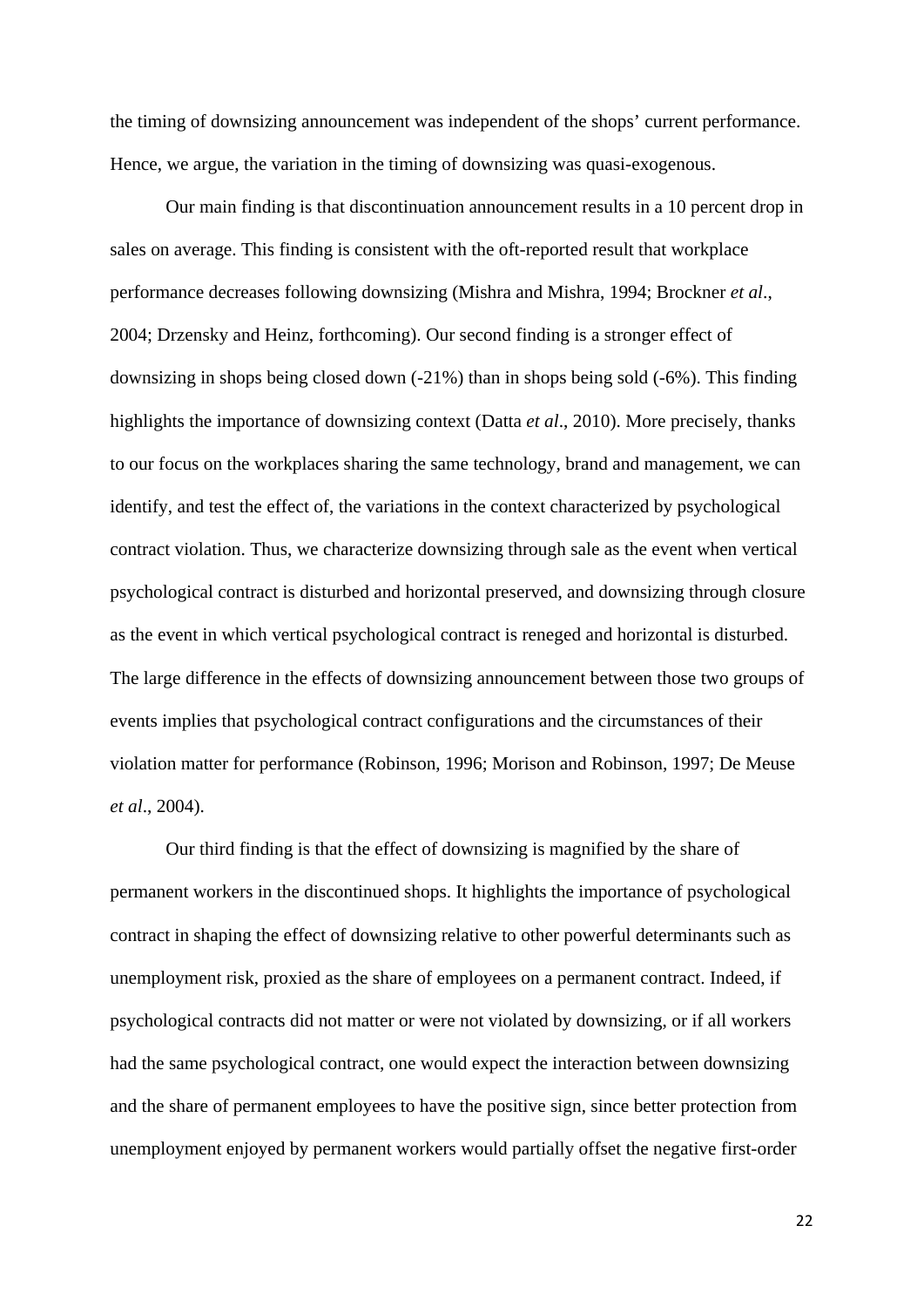effect of downsizing. Finding the opposite effect implies that psychological contract i) matters for performance, ii) is violated by downsizing, and iii) differs between permanent and temporary workers.

 Finally, we find that lower customer traffic is responsible for much of the drop in sales that follows the downsizing announcement. This finding contributes to the literature on downsizing by shedding some light on the mechanisms behind its effect on performance. Our evidence suggests that much of the drop in sales occurred through serving fewer customers rather than selling less per customer visit. Interestingly, given the neutrality of the effect of downsizing to baseline employee attitudes, our proposed explanation seems to be mechanical rather than behavioral.

 Our research makes three other contributions. First, we put a price tag on downsizing by finding its effects on *objectively measured* workplace performance, thus complementing the research using hard to quantify self-reported performance indicators (e.g. Brockner *et al*., 1992; Armstrong-Strassen, 2008) or firm-wide accounting measures (e.g. De Meuse *et al*., 1994; Guthrie and Datta, 2008) which reflect indirect consequences of downsizing such as severance payments and stock market sentiments.

 Second, by focussing on workplace performance our research helps bridge the gap between the literatures on individual and firm-wide consequences of downsizing. Covering this gap is important because there is often no direct link between individual and firm-wide performance outcomes; rather, the individual translates into the firm-wide through teams operating at the workplace level, where strategic group behavior and effort complementarities intermediate. The large difference in the downsizing effects when teams are preserved (shop sale) and destroyed (shop closure) shows the importance of the team in translating individual behavioral reactions to downsizing into its firm-wide consequences.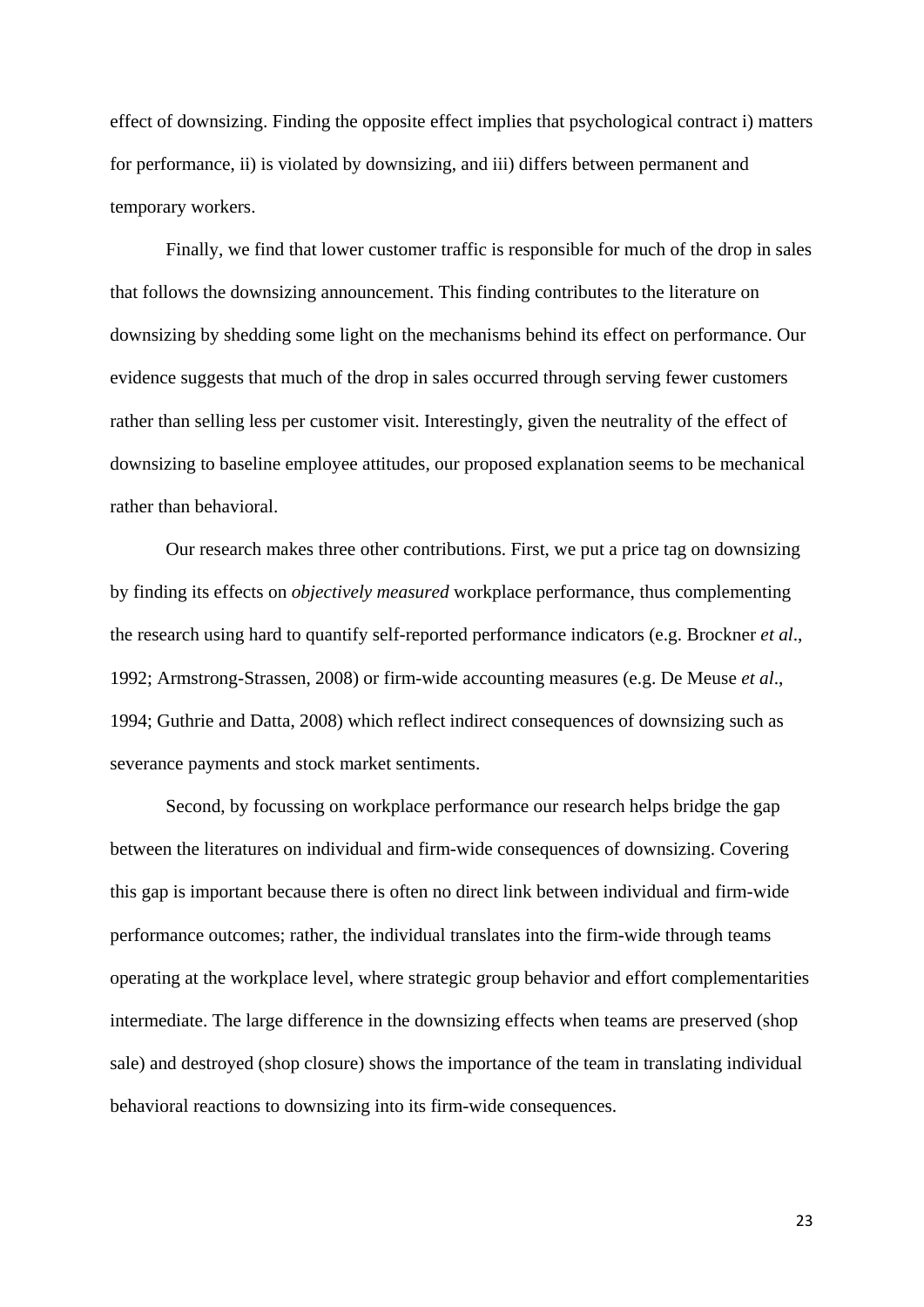Third, the effects we find are much closer to causal than studies that use crosssectional survey data could manage to obtain, thus addressing one limitation of the extant research on downsizing (Datta *et al*., 2010, p. 339). In fact, one way to interpret our study results is to look at them as outcomes of a quasi-experiment where, conditional on past performance, the timing of downsizing announcement varied with the new owners' wishes, and thus independently of shop unobservables. Obtaining causal evidence on the effect of downsizing is essential for informing management practices in firms undergoing downsizing. Informed by our results, managers in charge of downsizing could contain the ensuing losses by preserving teams in the workplaces to be discontinued to the fullest possible extent. A quick closure is not always the best loss containment strategy; in fact, it might be better to incur some monetary loss by selling a shop at a discount rather than closing it down.

 The limitation one faces when using field rather than lab data is having to deal with incomplete information on the mechanisms behind the effects of one's interest. While it is clear that sales dropped largely because of fewer customer visits, we have only anecdotal evidence with which to apportion the drop in customer visits to lower effort and higher absenteeism. Future research should use administrative data within firms to obtain more precise results on the importance of these mechanisms.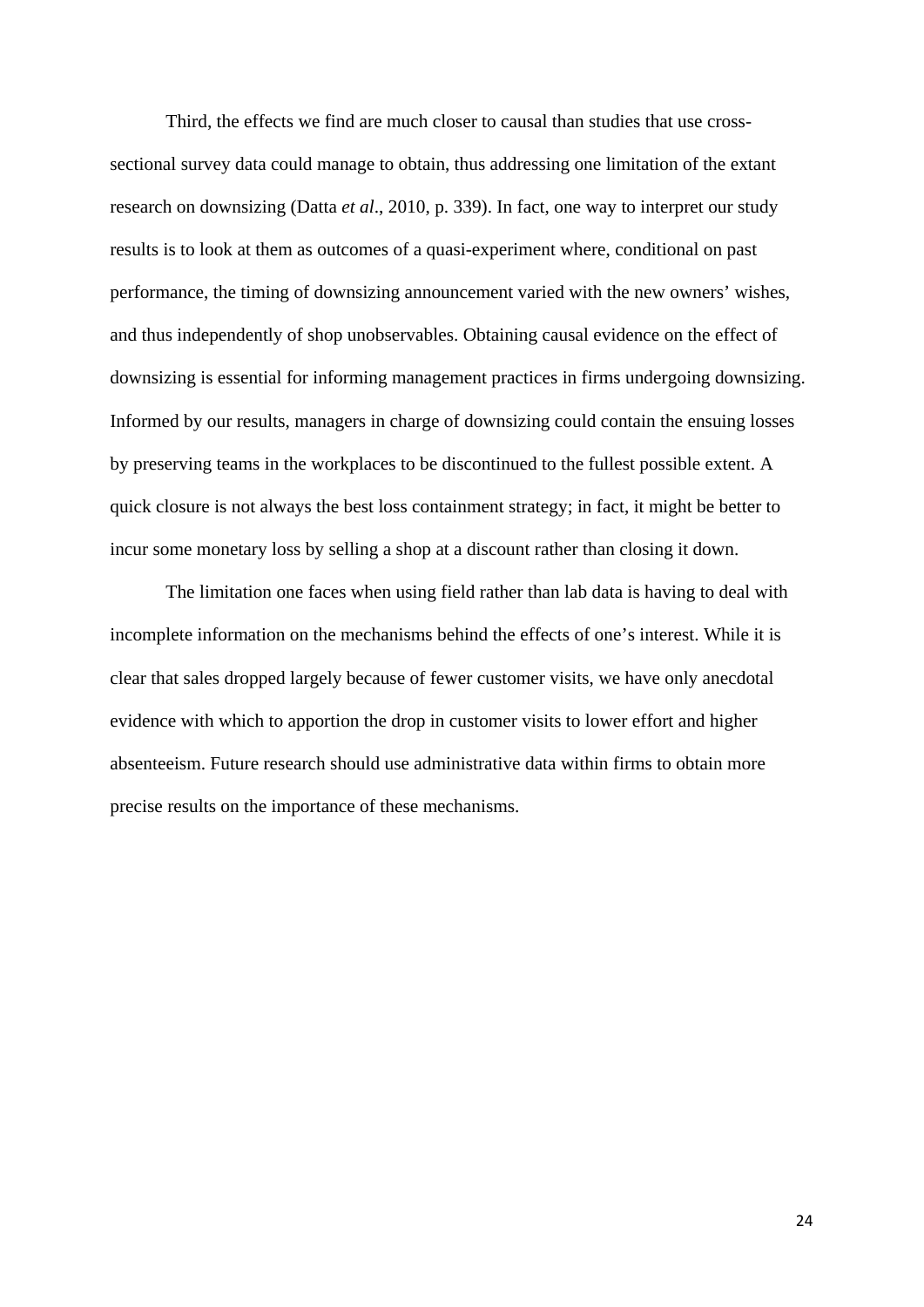#### **REFERENCES**

Allen NJ, Meyer JP. 1990. The measurement and antecedents of affective, continuance and normative commitment to the organization. *Journal of Occupational and Organizational Psychology* **63** (1): 1–18.

Allen TD, Freeman DM, Russell JEA, Reizenstein RC, Rentz JO. 2001. Survivor reaction to organizational downsizing: Does time ease the pain? *Journal of Occupational and Organizational Psychology* **74**: 145–164.

Amabile TM, Conti R. 1999. Changes in the work environment for creativity during downsizing. *Academy of Management Journal* **42**: 630–640.

Armstrong-Strassen M, Schlosser FK. 2008. Taking a positive approach to organizational downsizing. *Canadian Journal of Administrative Science* **25**: 93–106.

Atanassov J, Kim H. 2009. Labor and corporate governance: International evidence from restructuring decisions. *Journal of Finance* **64**(1): 341–374.

Baumol WJ, Blinder AS, Wolff EN. 2003. *Downsizing in America: Reality, Causes, and Consequences*. Russell Sage Foundation: New York.

Brockner J, Sprietzer G, Mishra A, Hochwarter W, Pepper L, Weinberg J. 2004. Perceived control as an antidote to the negative effects of layoffs on survivors' organizational commitment and job performance. *Administrative Science Quarterly* **49**: 76–100.

Brockner J, Grover S, Reed T, DeWitt R, O'Malley M. 1987. Survivors' reaction to layoffs: We get by with a little help from our friends. *Administrative Science Quarterly* **32**(4): 526– 541.

Brandes P, Castro SL, James MSL, Martinez AD, Matherly TA, Ferrris GR. 2008. The interactive effects of job insecurity and organizational cynicism on work effort following a layoff. *Journal of Leadership and Organizational Studies* **14**: 233–247.

Brockner J, Grover SL, O'Malley MN, Reed TF, Glynn MA. 1993. Threat of future layoffs, self-esteem, and survivors' reactions: Evidence from the laboratory and the field. *Strategic Management Journal* **14**: 153–166.

Brockner J, Grover SL, Reed TF, DeWitt RL. 1992. Layoffs, job insecurity and survivors' work effort: Evidence from an inverted-U relationship. *Academy of Management Journal* **35**: 413–425.

Cascio WF, Young CE, Morris JR. 1997. Financial consequences of employment-change decisions in major U.S. corporation. *Academy of Management Journal* **40**: 1175–1189.

Cascio WF, Young CE. 2003. Financial consequences of employment change decisions in major US Corporations, 1982–2000. In *Resizing the Organization: Managing Layoffs, Divestitures and Closings*. De Meuse K, Marks M (eds). Jossey-Bass: San Francisco, CA; 131–156.

Chadwick C, Hunter LW, Walston SL. 2004. Effects of downsizing practices on the performance of hospitals. *Strategic Management Journal* **25**: 405–427.

Connelly BL, Certo ST, Ireland RD, Reutzel CR. 2011. Signaling Theory: A review and assessment. *Journal of Management* **37**(1): 39–67.

Conway N, Kiefer T, Hartley J, Briner RB. 2014. Doing more with less? Employee reactions to psychological contract breach via target similarity or spillover during public sector organizational change. *British Journal of Management* **25**: 737–754.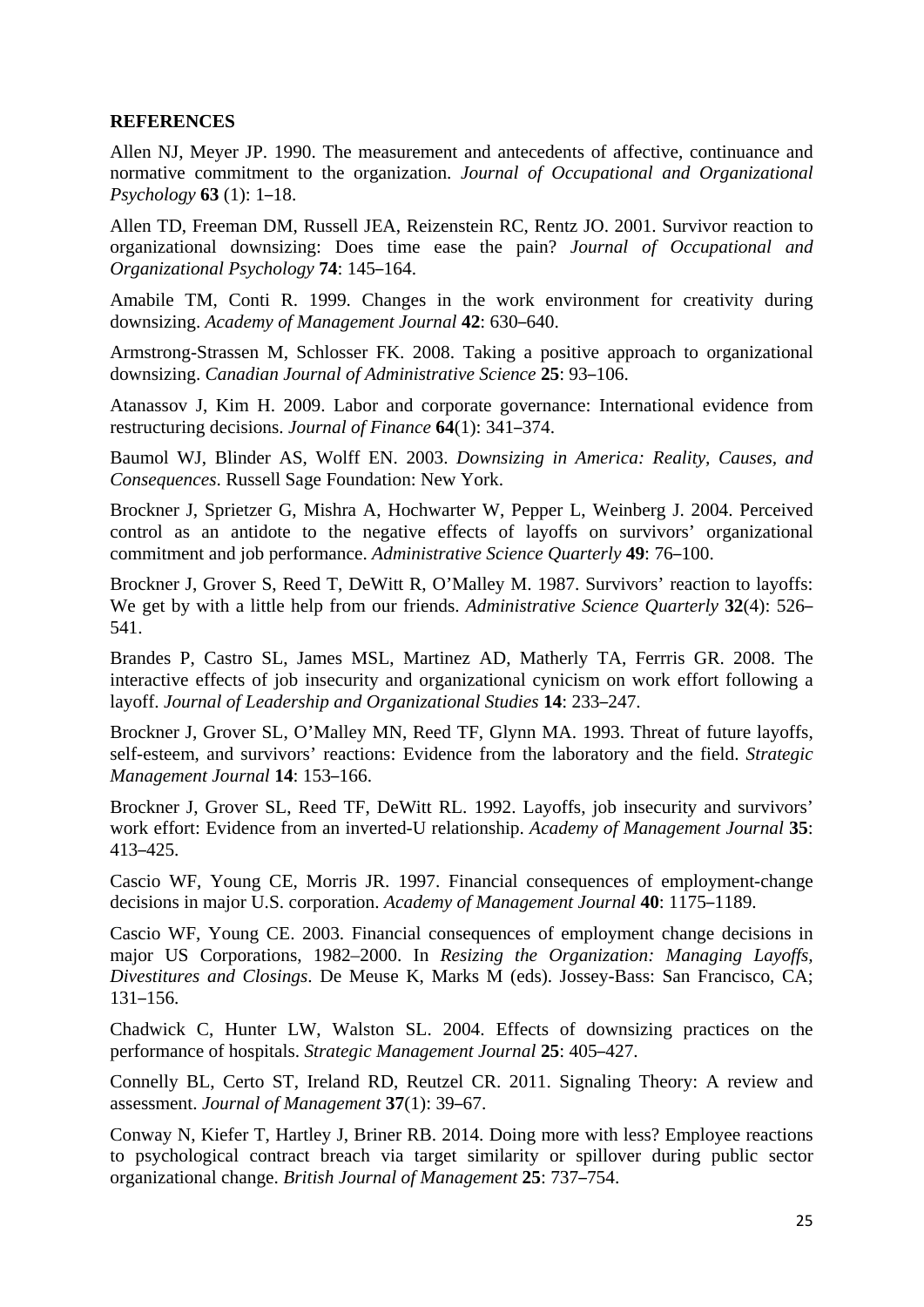Datta DK, Guthrie JP, Basuil D, Pandey A. 2010. Causes and effects of employee downsizing: A review and synthesis. *Journal of Management* **36**(1): 281–348.

Datta DK, Basuil D. 2015. Does employee downsizing really work? The empirical evidence. In *Human Resource Management Practices*, Andersen M, Nowak C (eds). Springer: Switzerland; 197–221.

De Jong J, Schalk R, De Cuyper N. 2009. Balanced versus unbalanced psychological contracts in temporary and permanent employment: Associations with employee attitudes. *Management and Organization Review* **5**(3): 329–351.

De Meuse KP, Vanderheiden PA, Bergmann TJ. 1994). Announced layoffs: Their effect on corporate financial performance. *Human Resource Management* **33**: 509–530.

De Meuse KP, Bergmann TJ, Vanderheiden PA, Roraff CE. 2004. New evidence regarding organizational downsizing and a firm's financial performance: A long-term analysis. *Journal of Managerial Issues* **16**: 155–177.

Drzensky F, Heinz M. (forthcoming). The Hidden Costs of Downsizing. *Economic Journal*.

Dohmen T, Falk A, Huffmann D, Sunde U. 2008. Representative trust and reciprocity: Prevalence and determinants. *Economic Inquiry* **46**(1): 84–90.

Friebel G, Heinz M. 2014. Media slant against foreign owners: Downsizing. *Journal of Public Economics* **120**: 97–106.

Friebel G, Heinz M, Krüger M, Zubanov N. 2015. Team incentives and performance: Evidence from a retail chain. CEPR Discussion Paper. Available at: http://cepr.org/active/publications/discussion\_papers/dp.php?dpno=10796.

Friebel G, McCullogh G, Angullo LP. 2014. Patterns of restructuring: The US class 1 railroads from 1984 to 2004. *Journal of Transport Economics and Policy* **48**(1): 115–135.

Espahbodi R, John TA, Vasudevan G. 2000. The effects of downsizing on operating performance. *Review of Quantitative Finance and Accounting* **15**: 107–126.

Gilson C, Hurd F, Wagar T. 2004. Creating a concession climate: The case of serial downsizers. *International Journal of Human Resource Management* **15**: 1056–1068.

Goesaert T, Heinz M, Vanormelingen S. (forthcoming). Downsizing and firm performance: Evidence from German firm data. *Industrial and Corporate Change*.

Guthrie JP, Datta DK. 2008. Dumb and dumber: The impact of downsizing on firm performance as moderated by industry conditions. *Organization Science* **19**(1): 108–123.

Hackman JR, Oldham GR. 1980. *Work Redesign.* Addison-Wesley: Reading, U.K.

Levinson H, Price CR, Munden KJ, Solley CM. 1962. *Men, management, and mental health*. Harvard University Press: Cambridge, MA.

Love EG, Nohria N. 2005. Reducing slack: The performance consequences of downsizing by large industrial firms. *Strategic Management Journal* **26**: 1087–1108.

Luthans BC, Sommer SM. 1999. The impact of downsizing on workplace attitudes: Differing reactions of managers and staff in a health care organization. *Group Organization Management* **24**: 46–70.

Morrison EW, Robinson SL. 1997. When employees feel betrayed: A model of how psychological contract violation develops. *Academy of Management Review* **22**: 226–257.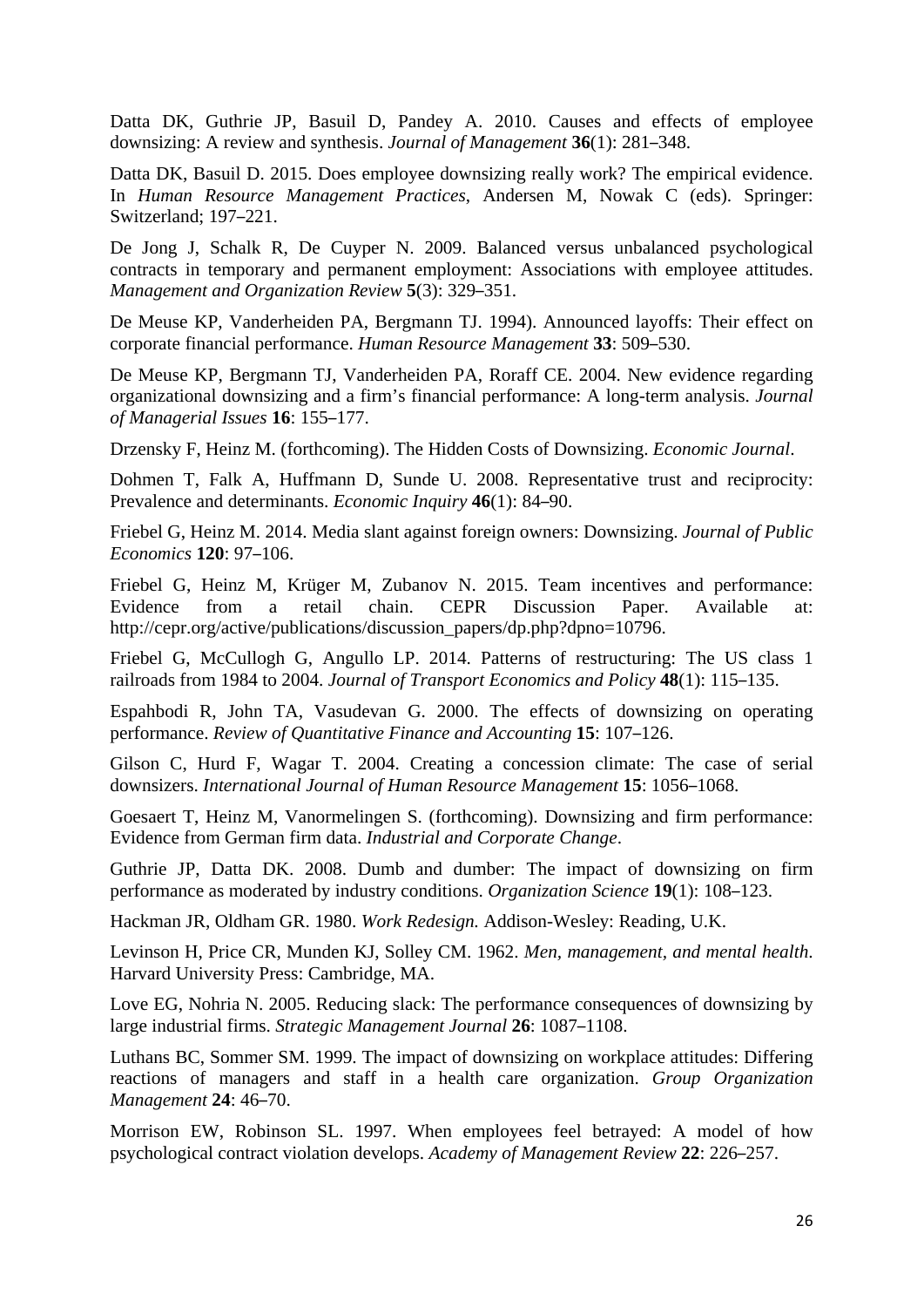Mishra AK, Mishra KE. 1994. The role of mutual trust in effective downsizing strategies. *Human Resource Management* **33**: 261–279.

Parks JM, Kidder DL, Gallagher DG. 1998. Fitting square pegs into round holes: mapping the domain of contingent work arrangements onto the psychological contract. *Journal of Organizational Behavior* **19**: 697–730.

Rousseau DM. 1989. *Psychological Contracts in Organizations: Understanding Written and Unwritten Agreements*, Sage Publications: Thousand Oaks, CA.

Rousseau DM. 1995. *Psychological contracts in organizations*. Sage: Thousand Oaks, CA.

Robinson SL. 1996. Trust and breach of the psychological contract. *Administrative Science Quarterly* **41**: 574-599.

Siegel DS, Simons KL. 2010. Assessing the effect of mergers and acquisitions on firm performance, plant productivity, and workers: New evidence from matched employeremployee data. *Strategic Management Journal* **31**: 903–916.

Spreitzer GM, Mishra AK. 2002. To stay or to go: Voluntary survivor turnover following an organizational downsizing. *Journal of Organizational Behavior* **23**: 707–729.

Sverdrup TE. 2012. The strength of reciprocity: Exploring horizontal psychological contracts in work groups. PhD dissertation.

Sverdrup TE, Schei V. 2013. The power of reciprocity: Horizontal psychological contracts and group functioning. *Academy of Management Proceedings* (meeting abstract).

Travaglione A, Cross B. 2006. Diminishing the social network in organizations: does there need to be such a phenomenon as 'survivor syndrome' after downsizing? *Strategic Change* **15**: 1–13.

Trevor CO, Nyberg AJ. 2008. Keeping your headcount when all about you are losing theirs: Downsizing, voluntary turnover rates, and the moderating role of HR practices. *Academy of Management Journal* **51**: 259–276.

van Dick R, Schnitger C, Schwartzmann-Buchelt C, Wagner U. 2001. Der Job Diagnostic Survey im Bildungsbereich. *Zeitschrift für Arbeits- und Organisationspsychologie* **45**(2): 74– 92.

Van Dierendonck D, Jacobs G. 2012. Survivors and victims: A meta-analytical review of fairness and organizational commitment after downsizing. *British Journal of Management* **23**(1): 96–109.

Wayhan VB, Werner S. 2000. The impact of workforce reductions on financial performance: A longitudinal perspective. *Journal of Management* **26**: 341–363.

Yu G, Park J. 2006. The effect of downsizing on the financial performance and employee productivity of Korean firms. *International Journal of Manpower* **27**(3): 230–250.

Zatzick CD, Iverson RD. 2006. High-involvement management and workforce reduction: Competitive advantage or disadvantage? *Academy of Management Journal* **49**: 999–1015.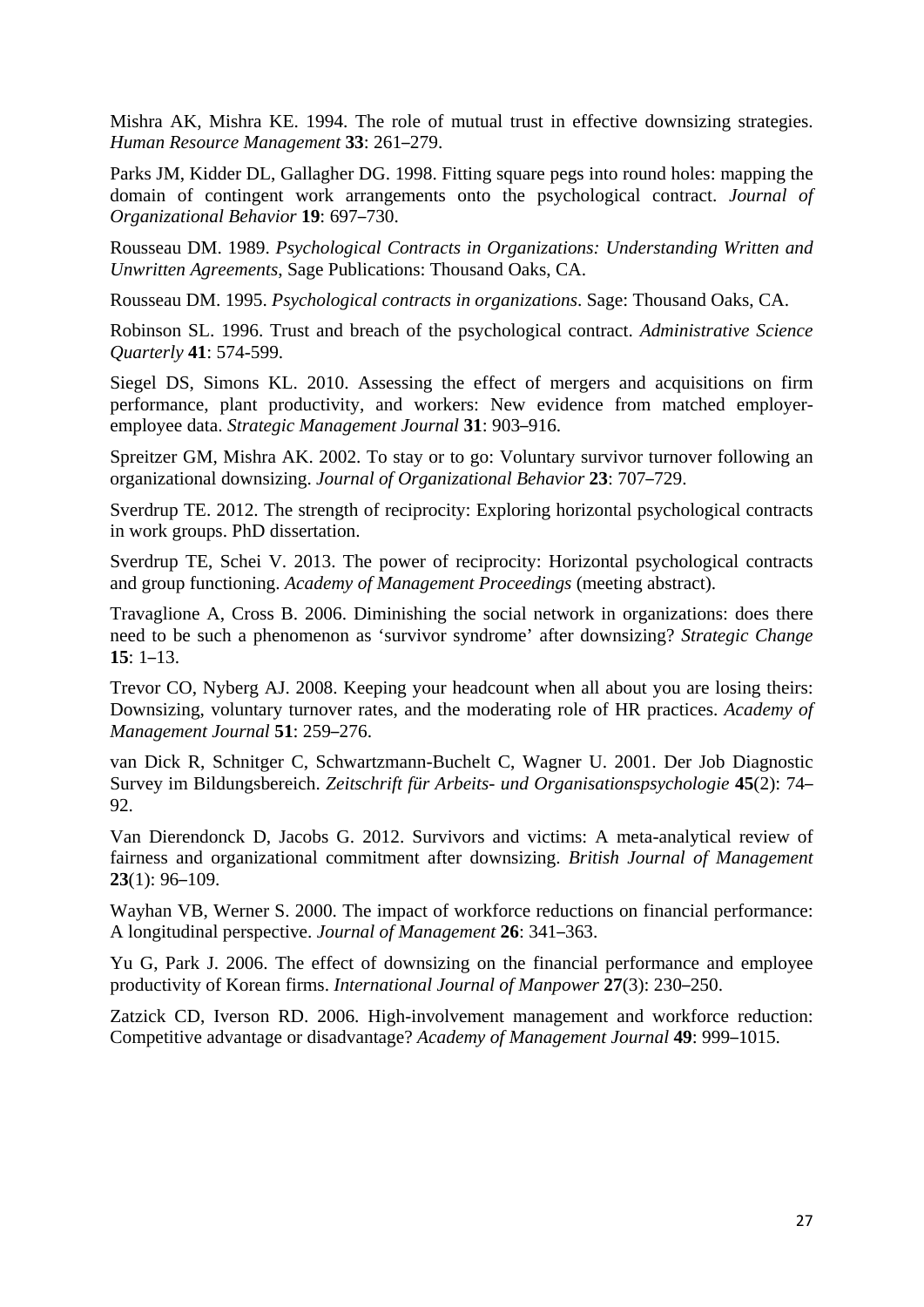### **FIGURES AND TABLES**





**shops before and after the downsizing announcement**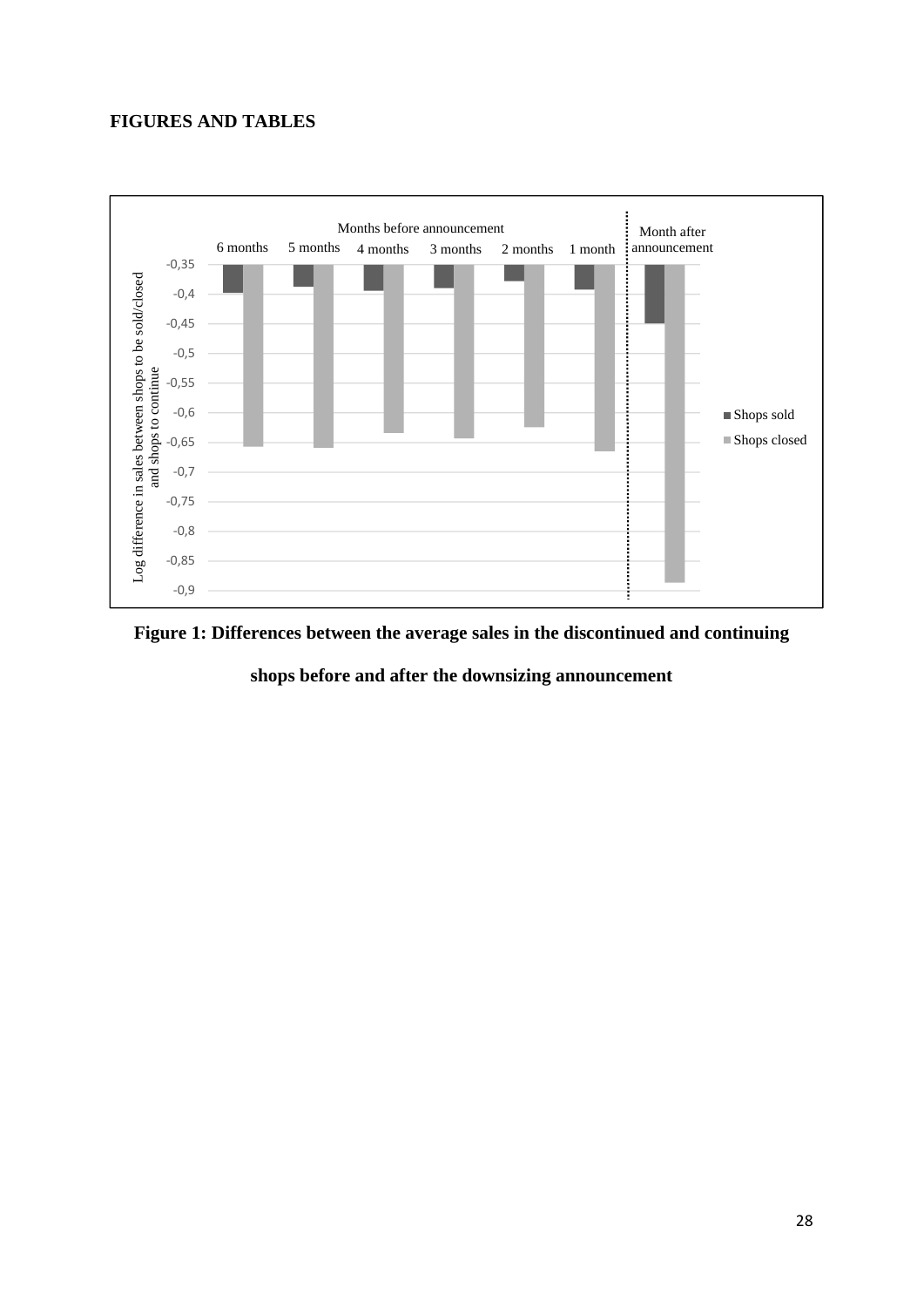## **Table 1: Descriptive statistics for all shops before the restructuring was announced in June 2014**

|                                | All shops  | Continuing | Discontinued |            | P-value t-test<br>Continuing vs. dis- |  |
|--------------------------------|------------|------------|--------------|------------|---------------------------------------|--|
|                                |            |            | Sold         | Closed     | continued stores                      |  |
| Number of shops                | 193        | 136        | 43           | 14         |                                       |  |
| Sales                          | 27,622     | 30,941     | 20,446       | 17,325     | 0.00                                  |  |
|                                | (13,031)   | (13,568)   | (5,711)      | (9,172)    |                                       |  |
| Hours worked                   | 721        | 780        | 579          | 583        | 0.00                                  |  |
|                                | (350.0)    | (377)      | (200)        | (265)      |                                       |  |
| Sales per hour worked          | 42.5       | 45.5       | 37.2         | 30.1       | 0.00                                  |  |
|                                | (55.9)     | (66.0)     | (11.1)       | (9.3)      |                                       |  |
| Number of customers            | 9,923      | 11,015     | 7,690        | 6,132      | 0.00                                  |  |
|                                | (3,924)    | (3,967)    | (1,938)      | (2,634)    |                                       |  |
| Mystery shopping score         | 89.3%      | 89.3%      | 89.6%        | 88.6%      | 0.21                                  |  |
|                                | $(11.4\%)$ | $(11.4\%)$ | $(11.1\%)$   | $(11.9\%)$ |                                       |  |
| Overall job satisfaction score | 4.85       | 4.86       | 4.79         | 4.93       | 0.79                                  |  |
|                                | (0.98)     | (1.03)     | (0.89)       | (0.76)     |                                       |  |
| Commitment score               | 4.46       | 4.51       | 4.28         | 4.54       | 0.24                                  |  |
|                                | (0.87)     | (0.91)     | (0.80)       | (0.67)     |                                       |  |
| Reciprocity score              | 5.73       | 5.70       | 5.72         | 6.00       | 0.28                                  |  |
|                                | (0.73)     | (0.73)     | (0.76)       | (0.64)     |                                       |  |
| Satisfaction with co-workers   | 5.58       | 5.65       | 5.42         | 5.40       | 0.33                                  |  |
|                                | (1.08)     | (1.06)     | (1.17)       | (0.82)     |                                       |  |
| Frequency of private           | 4.87       | 4.76       | 5.34         | 4.62       | 0.10                                  |  |
| meetings with co-workers       | (1.58)     | (1.60)     | (1.38)       | (1.67)     |                                       |  |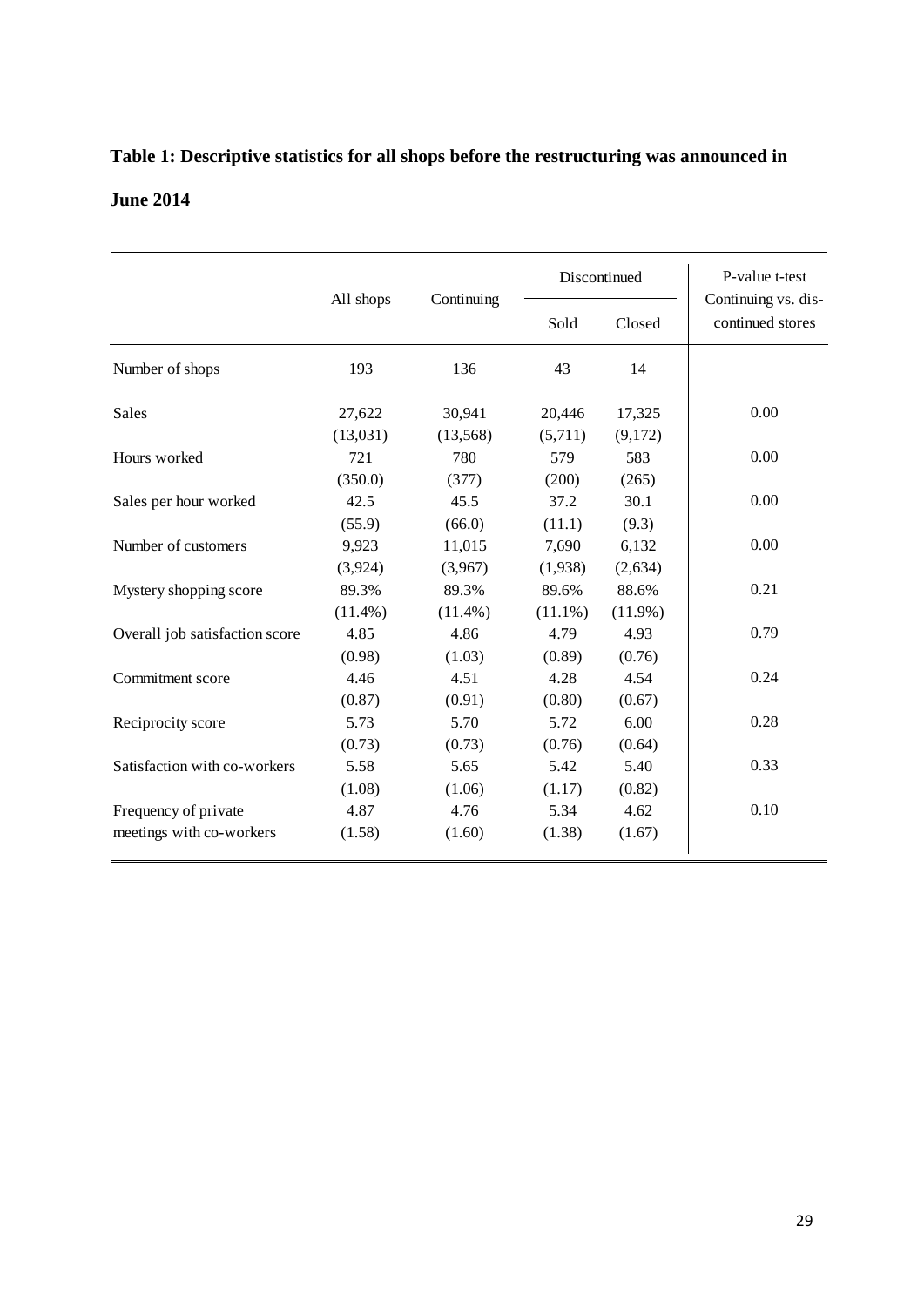## **Table 2: Number of shops that were sold and closed, by the**

## **month of the announcement**

| Month of 2014 | Sold           | Closed         |
|---------------|----------------|----------------|
| June          | 2              | 0              |
| July          | 4              | $\Omega$       |
| August        | $\overline{4}$ | $\overline{2}$ |
| September     | 12             | $\Omega$       |
| October       | 10             | 1              |
| November      | 8              | 5              |
| December      | 3              | 6              |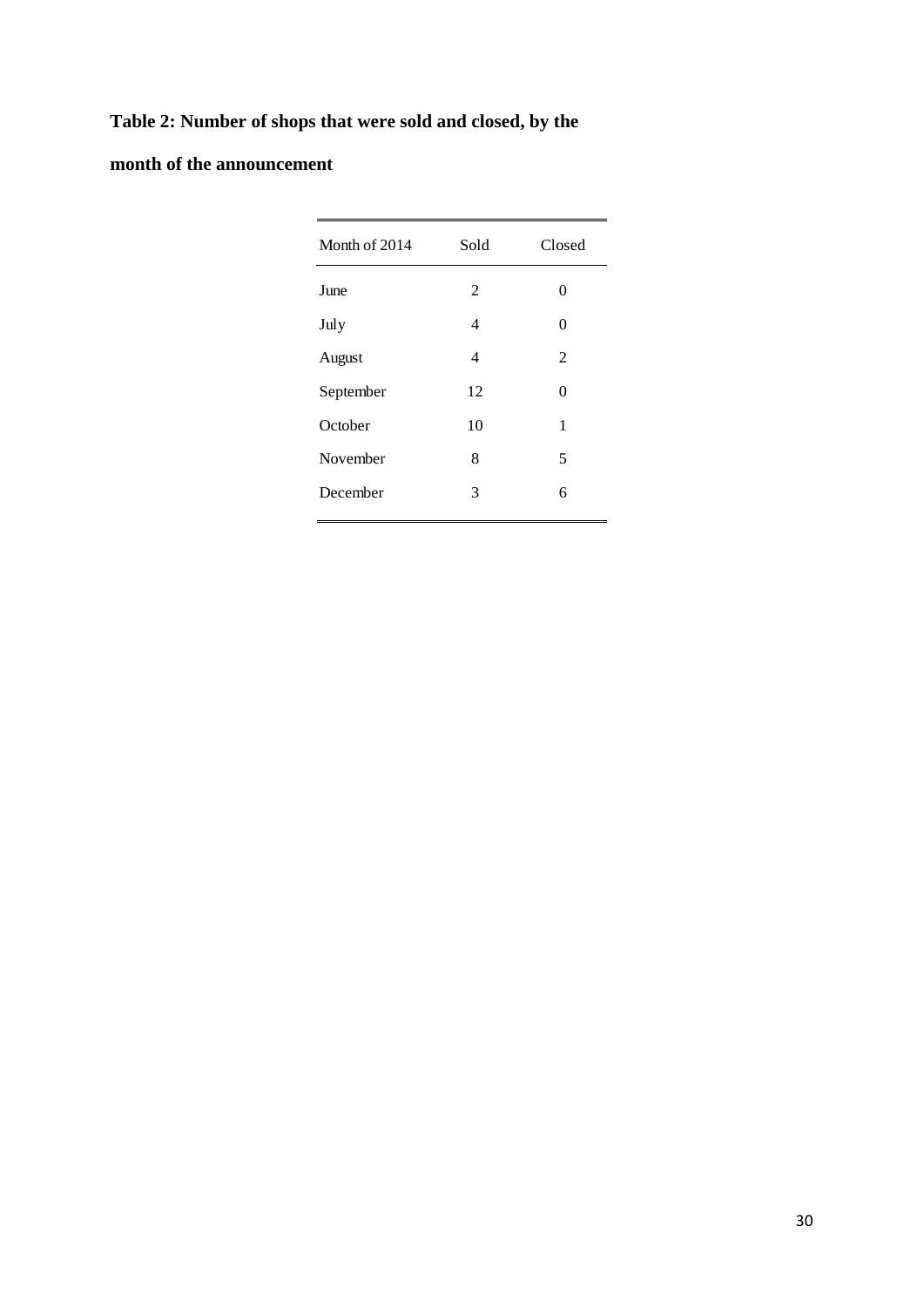| Dependent variable: log monthly sales | (1)            | (2)            | (3)      | (4)            | (5)      |
|---------------------------------------|----------------|----------------|----------|----------------|----------|
| <b>SALE</b> or CLOSURE announcement   | $-0.325$       | $-0.103$       | $-0.107$ | $-0.108$       | $-0.104$ |
|                                       | (0.046)        | (0.021)        | (0.020)  | (0.021)        | (0.021)  |
| 1 month before announcement           |                |                |          | $-0.020$       | $-0.015$ |
|                                       |                |                |          | (0.009)        | (0.010)  |
| 2 months                              |                |                |          | 0.008          | 0.011    |
|                                       |                |                |          | (0.009)        | (0.009)  |
| 3 months                              |                |                |          | $-0.004$       | $-0.001$ |
|                                       |                |                |          | (0.008)        | (0.009)  |
| 4 months                              |                |                |          | $-0.002$       | 0.001    |
|                                       |                |                |          | (0.008)        | (0.008)  |
| 5 months                              |                |                |          | 0.001          | 0.003    |
|                                       |                |                |          | (0.006)        | (0.006)  |
| Log labor input                       | 0.641          | 0.025          | 0.023    | 0.023          | 0.012    |
|                                       | (0.090)        | (0.005)        | (0.005)  | (0.005)        | (0.014)  |
| Lagged sales                          | No             | Yes            | Yes      | Yes            | Yes      |
| Month fixed effects                   | No             | N <sub>0</sub> | Yes      | Yes            | Yes      |
| Shop fixed effects                    | N <sub>0</sub> | No             | No       | N <sub>0</sub> | Yes      |
| <b>Observations</b>                   | 6736           | 5764           | 5764     | 5764           | 5764     |

### **Table 3: The impact of shop sale or closure announcement on sales**

Notes: Estimates in columns 1 to 5 correspond to specifications in equations (1) to (5) in the text. Standard errors clustered by shop are in parentheses.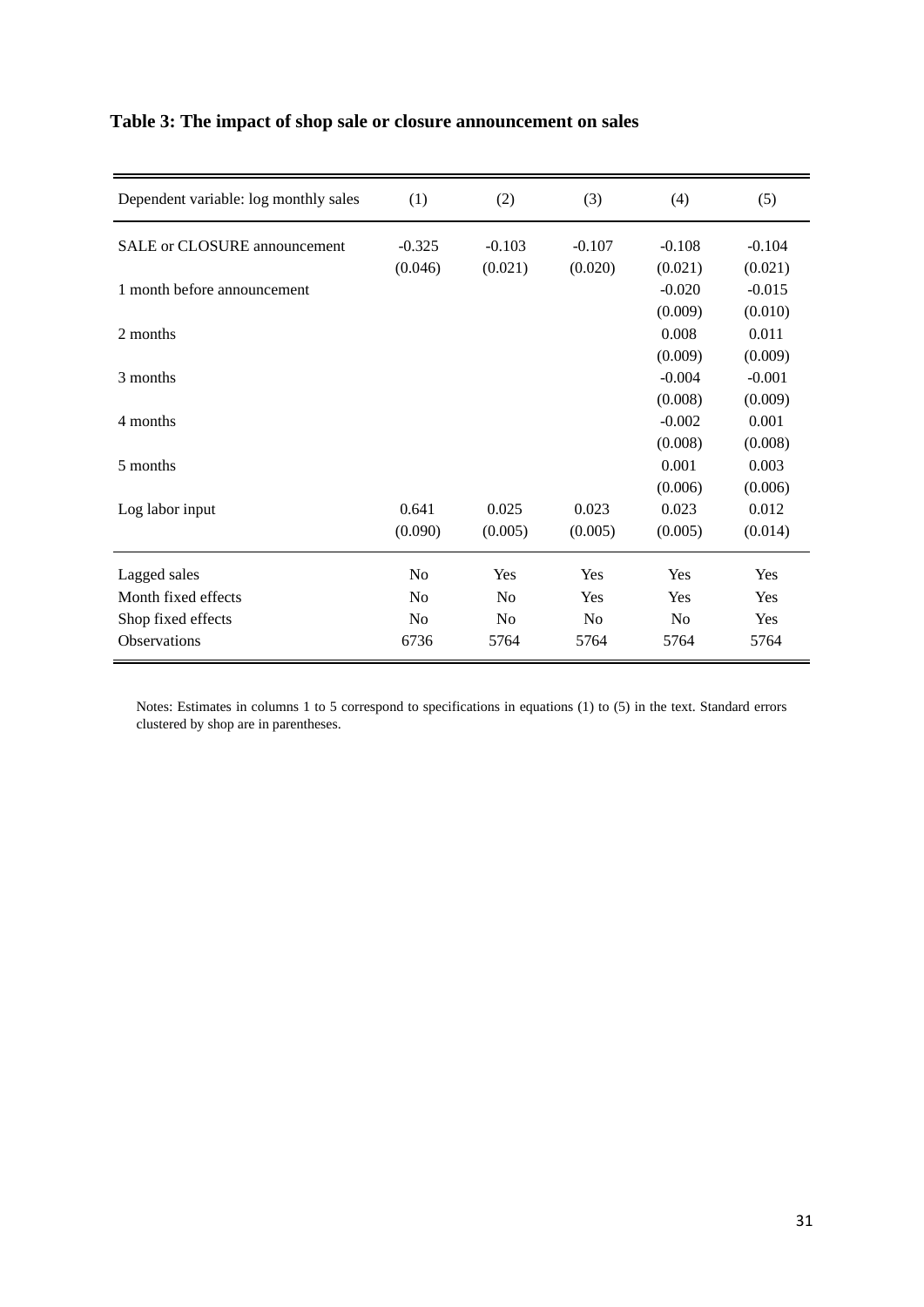### **Table 4: The impact of shop sale and closure announcements**

#### **on sales**

| Depedent variable: log monthly sales | (1)            | (2)            | (3)      |
|--------------------------------------|----------------|----------------|----------|
| <b>SALE</b> announcement             | $-0.063$       | $-0.064$       | $-0.060$ |
|                                      | (0.013)        | (0.013)        | (0.013)  |
| <b>CLOSURE</b> announcement          | $-0.244$       | $-0.246$       | $-0.239$ |
|                                      | (0.065)        | (0.066)        | (0.065)  |
| 1 month before SALE announcement     |                | $-0.013$       | $-0.008$ |
|                                      |                | (0.011)        | (0.011)  |
| 2 months before SALE announcement    |                | 0.009          | 0.011    |
|                                      |                | (0.009)        | (0.010)  |
| 3 months before SALE announcement    |                | $-0.001$       | 0.002    |
|                                      |                | (0.008)        | (0.009)  |
| 4 months before SALE announcement    |                | $-0.004$       | $-0.002$ |
|                                      |                | (0.009)        | (0.010)  |
| 5 months before SALE announcement    |                | 0.009          | 0.010    |
|                                      |                | (0.006)        | (0.006)  |
| 1 month before CLOSURE announcement  |                | $-0.042$       | $-0.032$ |
|                                      |                | (0.020)        | (0.021)  |
| 2 months before CLOSURE announcement |                | 0.007          | 0.016    |
|                                      |                | (0.019)        | (0.017)  |
| 3 months before CLOSURE announcement |                | $-0.016$       | $-0.006$ |
|                                      |                | (0.017)        | (0.019)  |
| 4 months before CLOSURE announcement |                | 0.003          | 0.011    |
|                                      |                | (0.016)        | (0.016)  |
| 5 months before CLOSURE announcement |                | $-0.023$       | $-0.014$ |
|                                      |                | (0.011)        | (0.013)  |
| Log labor input                      | 0.024          | 0.024          | 0.013    |
|                                      | (0.005)        | (0.005)        | (0.014)  |
| Lagged sales                         | Yes            | Yes            | Yes      |
| Month fixed effects                  | Yes            | Yes            | Yes      |
| Shop fixed effects                   | N <sub>0</sub> | N <sub>0</sub> | Yes      |
| Observations                         | 5764           | 5764           | 5764     |

Notes: Estimates in columns 1, 2 and 3 correspond to specifications in equations (3), (4) and (5), respectively. Standard errors clustered by shop are in parentheses.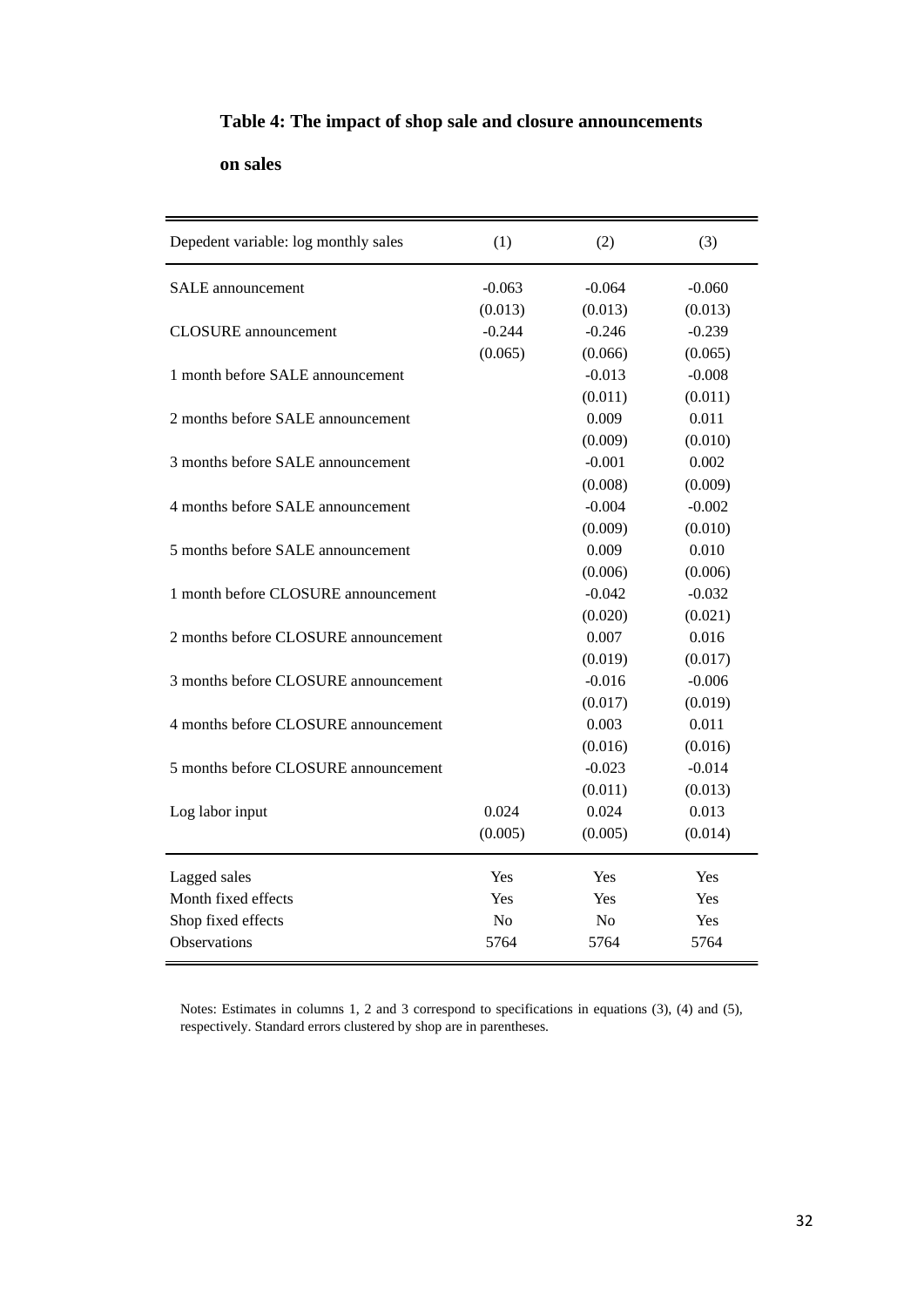| Dependent variable: log monthly sales         | (1)                | (2)              | (3)         | (4)                 | (5)         | (6)                 | (7)                 |
|-----------------------------------------------|--------------------|------------------|-------------|---------------------|-------------|---------------------|---------------------|
| Cross product of shop being SOLD with         |                    |                  |             |                     |             |                     |                     |
| overall job satisfaction score                | $-0.024$           |                  |             |                     |             |                     | $-0.034$            |
|                                               | (0.021)            |                  |             |                     |             |                     | (0.035)             |
| commitment score                              |                    | $-0.025$         |             |                     |             |                     | $-0.020$            |
| reciprocity score                             |                    | (0.016)          | $-0.007$    |                     |             |                     | (0.025)<br>$-0.019$ |
|                                               |                    |                  | (0.014)     |                     |             |                     | (0.013)             |
| satisfaction with co-workers                  |                    |                  |             | $-0.013$            |             |                     | 0.002               |
|                                               |                    |                  |             | (0.012)             |             |                     | (0.016)             |
| frequency of private meetings with co-        |                    |                  |             |                     | $-0.004$    |                     | $-0.012$            |
| workers                                       |                    |                  |             |                     | (0.015)     | $-0.011$            | (0.013)<br>$-0.019$ |
| share of workers with a permanent<br>contract |                    |                  |             |                     |             | (0.011)             | (0.012)             |
|                                               |                    |                  |             |                     |             |                     |                     |
| Cross product of shop being CLOSED with       |                    |                  |             |                     |             |                     |                     |
| overall job satisfaction score                | 0.110              |                  |             |                     |             |                     | $-0.306$            |
|                                               | (0.168)            |                  |             |                     |             |                     | (0.261)             |
| commitment score                              |                    | 0.192<br>(0.097) |             |                     |             |                     | 0.289<br>(0.161)    |
| reciprocity score                             |                    |                  | 0.096       |                     |             |                     | 0.021               |
|                                               |                    |                  | (0.077)     |                     |             |                     | (0.070)             |
| satisfaction with co-workers                  |                    |                  |             | $-0.014$<br>(0.080) |             |                     | 0.051<br>(0.119)    |
| frequency of private meetings with co-        |                    |                  |             |                     | $-0.014$    |                     | $-0.128$            |
| workers                                       |                    |                  |             |                     | (0.090)     |                     | (0.093)             |
| share of workers with a permanent<br>contract |                    |                  |             |                     |             | $-0.114$<br>(0.054) | $-0.105$<br>(0.030) |
|                                               |                    |                  |             |                     |             |                     |                     |
| Lagged sales                                  | Yes                | <b>Yes</b>       | Yes         | Yes                 | Yes         | Yes                 | <b>Yes</b>          |
| Month fixed effects                           | Yes                | <b>Yes</b>       | Yes         | Yes                 | Yes         | Yes                 | <b>Yes</b>          |
| Shop fixed effects<br>Observations            | <b>Yes</b><br>5764 | Yes<br>5764      | Yes<br>5764 | Yes<br>5764         | Yes<br>5764 | <b>Yes</b><br>5764  | Yes<br>5764         |
|                                               |                    |                  |             |                     |             |                     |                     |

## **Table 5: Factors moderating the impact of sale and closure announcement on sales**

Notes: All estimates are based on specification (5). Standard errors clustered by shop are in parentheses.